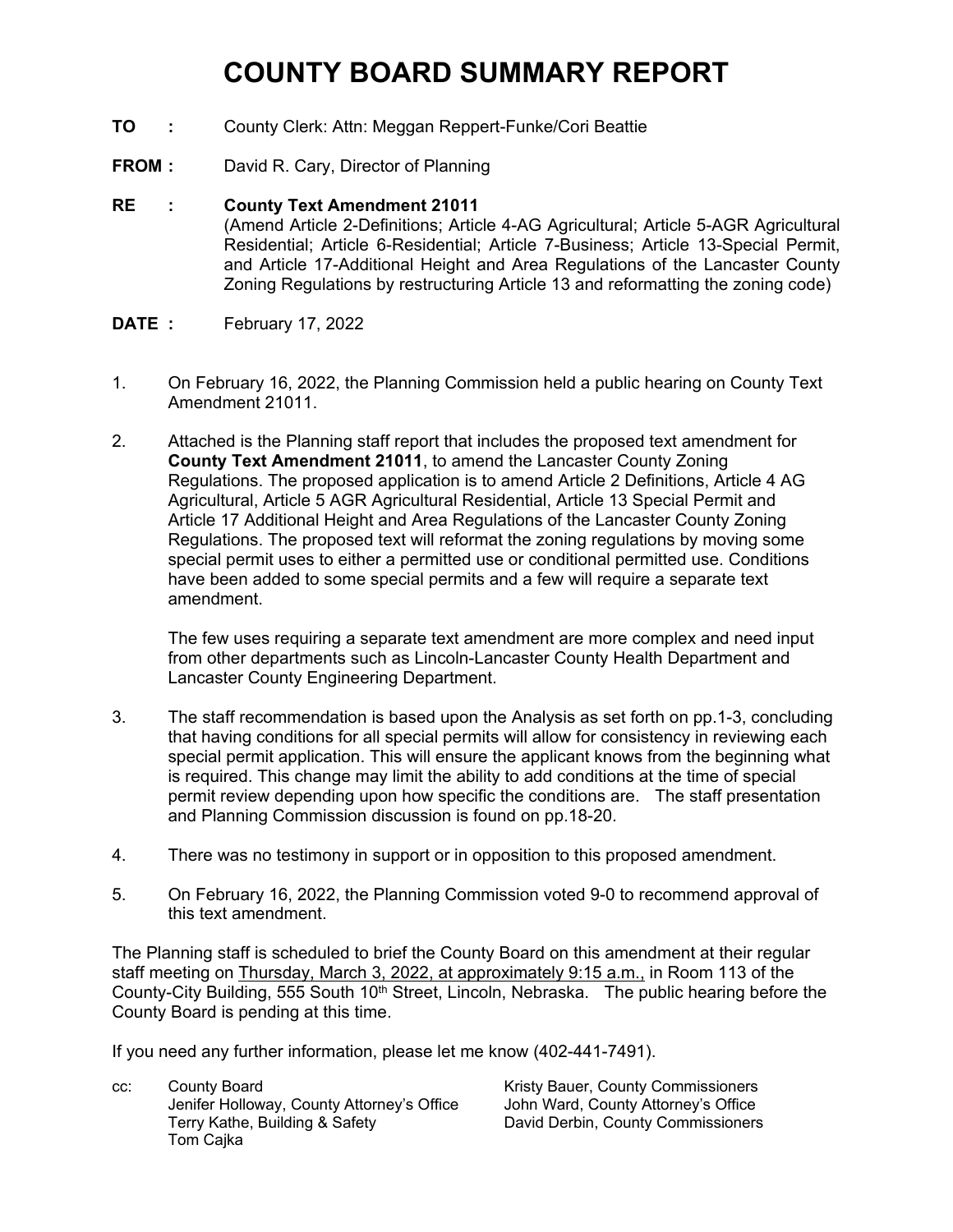



#### **LINCOLN/LANCASTER COUNTY PLANNING COMMISSION STAFF REPORT**

FROM THE LINCOLN/LANCASTER COUNTY PLANNING DEPARTMENT, 555 S. 10TH STREET, SUITE 213, LINCOLN, NE 68508

| <b>APPLICATION NUMBER</b> |
|---------------------------|
| Text Amendment #21011     |

FINAL ACTION? No

PLANNING COMMISSION HEARING DATE February 16, 2022

RELATED APPLICATIONS None

#### **RECOMMENDATION: APPROVAL**

#### **BRIEF SUMMARY OF REQUEST**

The Lancaster County Board of Commissioners requested the Planning Department to amend the Lancaster County Zoning Regulations. The proposed application is to amend Article 2 Definitions, Article 4 AG Agricultural, Article 5 AGR Agricultural Residential, Article 13 Special Permit and Article 17 Additional Height and Area Regulations of the Lancaster County Zoning Regulations. The proposed text will reformat the zoning regulations by moving some special permit uses to either a permitted use or conditional permitted use. Conditions have been added to some special permits and a few will require a separate text amendment.

The few uses requiring a separate text amendment are more complex and need input from other departments such as Lincoln-Lancaster County Health Department and Lancaster County Engineering Department.

#### **JUSTIFICATION FOR RECOMMENDATION**

Having conditions for all special permits will allow for consistency in reviewing each special permit application. This will ensure the applicant knows from the beginning what is required. This change may limit the ability to add conditions at the time of special permit review depending upon how specific the conditions are.

**APPLICANT** David Cary, Planning Director

**STAFF CONTACT** Tom Cajka, County Planner 402-441-5662 or tcajka@lincoln.ne.gov

#### **COMPATIBILITY WITH THE COMPREHENSIVE PLAN**

The proposed text amendment is compatible with the Comprehensive Plan goals of streamlining the process and striving for predictability.

#### **KEY QUOTES FROM THE 2050 COMPREHENSIVE PLAN**

Page 4.25 Policy 12 - Economic Growth: Promote and foster appropriate, balanced, and focused future economic growth that maintains the quality of life of the community.

Action Steps

6. Explore additional opportunities for streamlining the zoning and building permitting processes.

Page 4.31 Policy 17- Strive for predictability for neighborhoods and developers.

- Action Steps
- 1. Continue to make updates as needed to zoning and subdivision ordinances, along with design standards, to support economic development, complete neighborhoods, and other PlanForword initiatives.

#### **ANALYSIS**

1. The main purpose of this text amendment is to reorganize Article 13 Special Permit by adding conditions for certain special permits, reclassifying certain special permits as a permitted use or conditional use, placing some on a temporary hold status and eliminating certain special permits. In addition, changes are proposed for Article 17 Additional Height and Area Regulations Section 17.003 to exceed the height regulations and Section 17.023 to allow more than one primary building on a lot.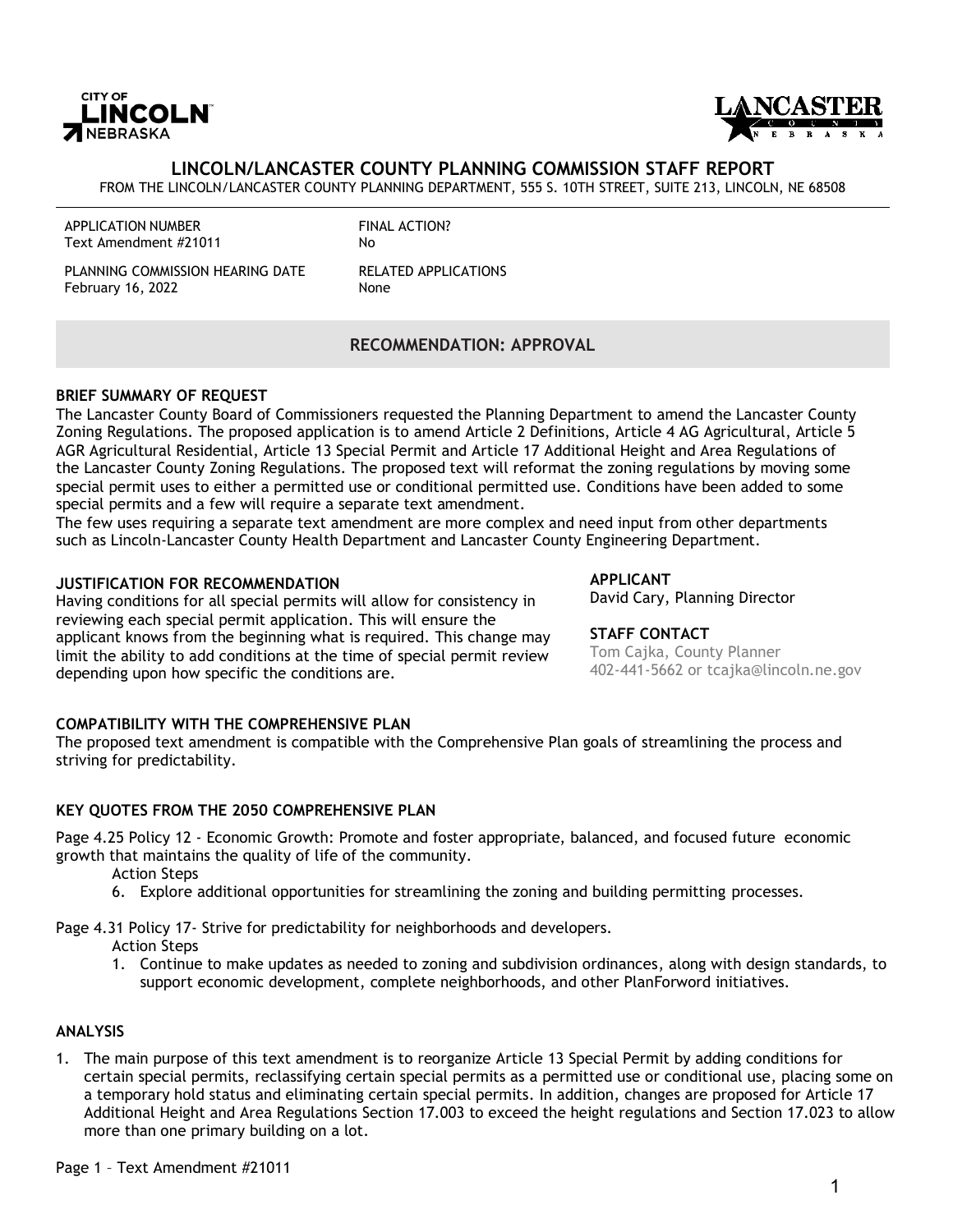- 2. Article 2-Definitions is amended to add a new definition "Private Recreational Facilities and/or Activities". This definition will clarify what is allowed on property that does not have a dwelling. This allows a recreational use as a primary or accessory use on the property. The use is not open to the public. Uses may include, but not limited to fitness course, deer stands, boat docks, fishing piers and accessory buildings. An accessory building could have electricity, heating, air conditioning, bathroom, and sitting area, but does not qualify as a dwelling unit. Currently this is not allowed.
- 3. Article 17 Additional Height and Area Regulations Section 17.003 is amended to delete "place of religious assembly steeples" and add meteorological tower. Place of religious assembly steeple is allowed to exceed the height limit in Section 17.031 and therefor is not needed in 17.003. Meteorological tower is a use consistent with other uses allowed to exceed the height of the district. A meteorological tower may be constructed by someone wanting to gather data on wind.
- 4. Seven special permits are being removed from Article 13 Special Permit. Each special permit is discussed in more detail. The uses proposed to be removed from Article 13 are:

Health Care Facilities Non-Residential,

Cemeteries,

Private Recreational Activities,

Riding Stables and Private Stables,

Pet Cemeteries,

Sale Barns and

Places of Religious Assembly Steeples, Towers and Ornamental Spires.

- 5. A special permit for Health Care Facilities Non-Residential has never been submitted. A non-residential Health Care facility would be a hospital or medical clinic. Hospitals or clinics are most likely to be located within a town and not in the rural unincorporated area of the County. This use is not appropriate for the unincorporated area of the county.
- 6. A special permit for a Cemetery in the R or I District has never been submitted. Currently cemeteries in the R and I zoning district require a special permit. This use requires a sufficient amount of land and there is only small amounts of R and I district in rural Lancaster County. Cemeteries should be in AG or AGR Districts when outside incorporated towns. Cemeteries are not allowed in the B District.
- 7. There has been one special permit application for Private Recreational Activities. The special permit was to allow a cabin that did not meet building code for a dwelling on property in the AG Agricultural District. This proposal would change this use form a special permit to a permitted use. The name is changed to "Private Recreational Facilities and/or Activities." This would allow accessory building(s) and/ or activities on vacant land without a dwelling.
- 8. There have been 2 special permits for Riding Stables and Private Stables. One was to allow two main uses on a lot and the other was due to the lot being less than 10 acres. This use is already listed as a permitted use in the AG and AGR District. The special permit was to allow an applicant to request a modification to the AG or AGR area regulations.
- 9. There has been one special permit application for Pet Cemeteries. This amendment proposes to move pet cemetery from special permit to conditional use in the AG and AGR district. The only condition is that the pet cemetery must contain a minimum of 5 acres.
- 10. There has been one special permit for a Sale Barn since 1979. That special permit was to allow for auctions of farm equipment and livestock. Due to this special permit only being used once, there does not appear to be a need for it. This use will no longer be allowed in any district.
- 11. There has been one special permit for Places of Religious Assembly Steeples, Towers, and Ornamental Spires to exceed the height limit. The special permit was for a meteorological tower. Meteorological tower is being added as a conditional use in the AG District. Places of Religious Assembly Steeples, Towers, and Ornamental Spires can exceed the height limit per Sections 17.003 and 17.031.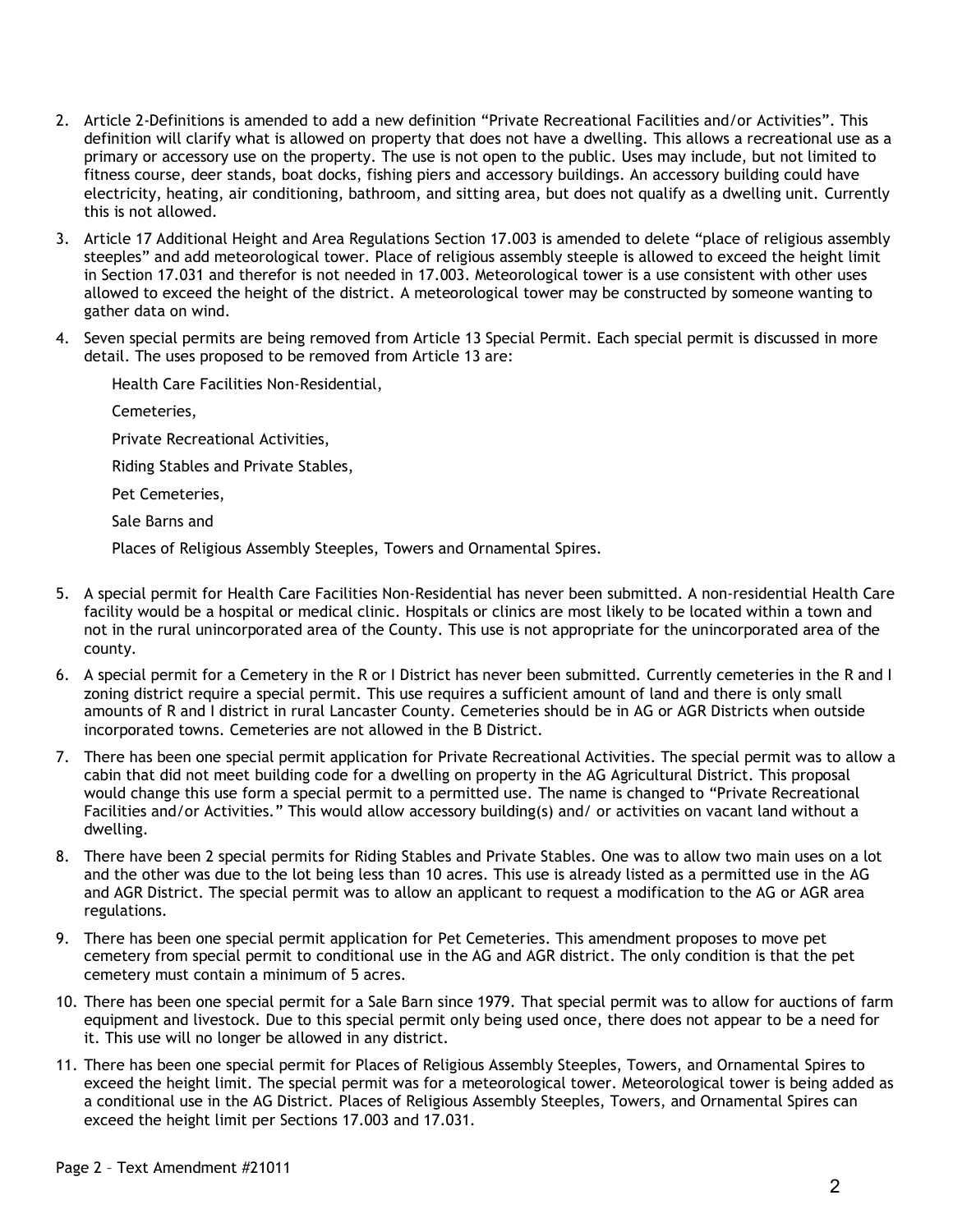12. This text amendment also proposes to amend Article 13-Special Permit by adding conditions. Adding conditions will allow for consistency for each application. The applicant will be aware of the conditions from the beginning, rather than waiting for the Planning Commission or County Board to decide the conditions. The Planning Commission or County Board will still have the option to add conditions if appropriate. Each special permit is discussed below.

Conditions for "Academies, Private schools, or Post-Secondary Education Facilities" include requiring information on number of students, number of staff and setting number of required parking stalls.

Conditions for "Clubs" include setting minimum lot size, maximum floor area, required parking and restrictions on outdoor lighting.

Conditions for "Health Care Facilities, Residential" include establishing minimum parking and maximum number of residents per zoning district.

Conditions for "Dwellings for Members of Religious Orders" include a conversion plan, maximum number of residents per zoning district and parking.

Conditions for "Recreation Facilities" include parking, outdoor lighting and information on type of events.

Conditions for "Veterinary Facilities" include setting minimum lot size, maximum building size, and setback for outdoor areas.

13. The following seven special permits are proposed to be placed on a hold while conditions can be developed for each use. These uses can be controversial and require additional time to develop conditions. The Industrial uses would require consulting with Lincoln-Lancaster County Health Department. The uses are:

Mobile Home Courts

Campground

Industrial

Facilities for the Commercial Storage or Sale of Fertilizer or Toxic Flammable Agricultural Chemicals.

Garden Centers

Non-Commercial distillation and storage of fuel and fuel products.

Off Premises Signs

Prepared by

Tom Cajka, Planner

Date: February 7, 2022

\_\_\_\_\_\_\_\_\_\_\_\_\_\_\_\_\_\_\_\_\_\_\_\_\_\_\_

- Applicant: David Cary, Planning Director
- Contact: Tom Cajka, County Planner 402-441-5662 or tcajka@lincoln.ne.gov

https://linclanc.sharepoint.com/sites/PlanningDept-DevReview/Shared Documents/DevReview/TX/21000/TX21011 County special permit.tjc.docx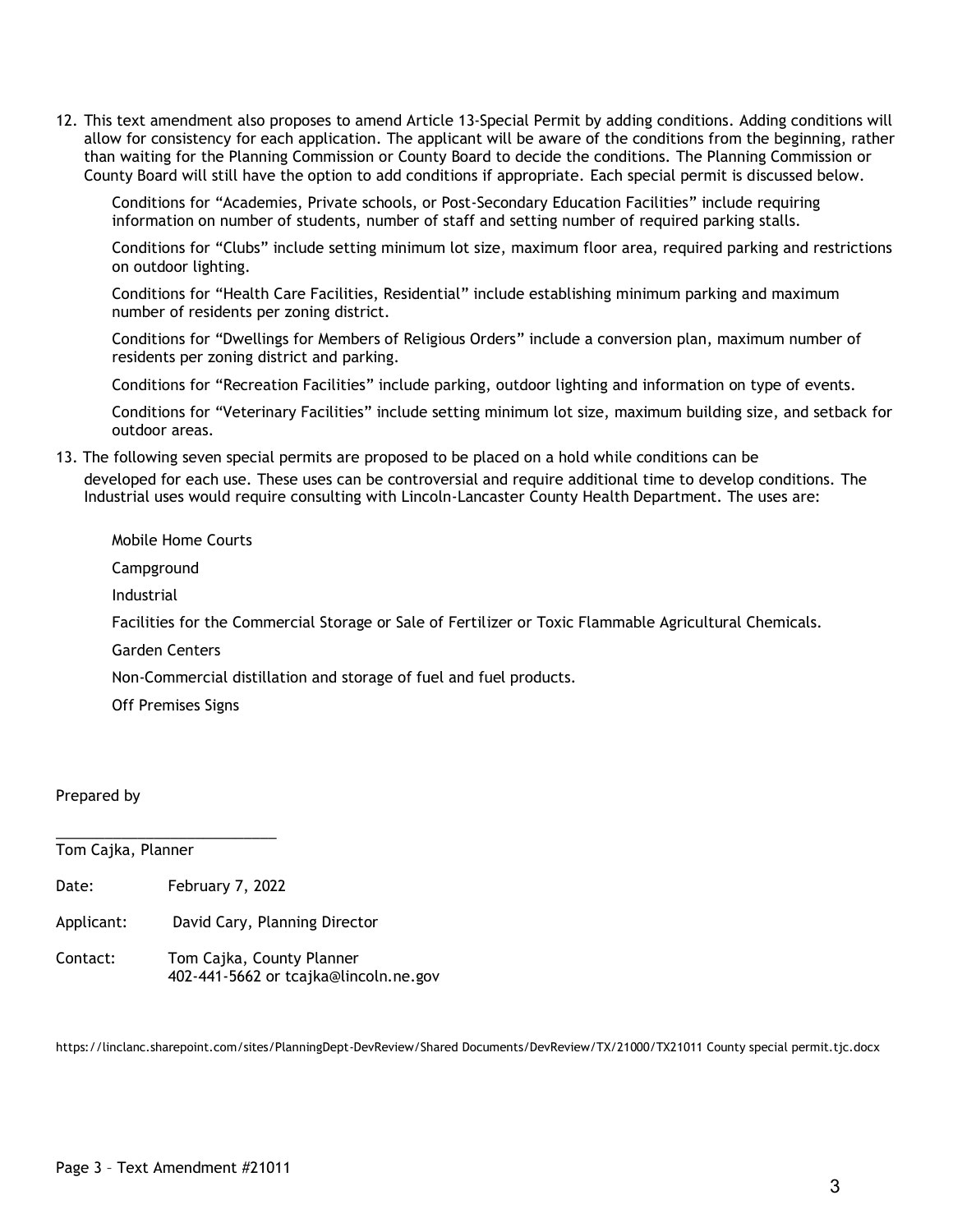# ARTICLE 2 DEFINITIONS

### **2.017. P.**

**Paint Filter Test** shall mean a test on waste conducted in compliance with EPA Method 9095B to determine if the waste contains free liquids. (Resolution No. R-17-0040, May 30, 2017)

**Parking Space shall mean a**An area, enclosed or unenclosed, sufficient in size to store one (1) automobile, together with a driveway connecting the parking space with a street or alley and permitting ingress and egress of an automobile.

**Participating Property** shall mean any premises where a property owner has a contractual arrangement regarding a proposed or existing special permitted use. (Resolution No. R-20-0037, July 14, 2020)

**Place of Religious Assembly shall mean a**Any use of a building or premises by a religious organization, as defined in the Nebraska Administrative Code, for religious worship, religious services, and/or religious training (Title 350, Chapter 40-Property Tax Exemption Regulations, or as may be amended from time to time by the State of Nebraska). (Resolution No. R-17-0040, May 30, 2017)

**Private Electric Supplier** shall mean an electric supplier producing electricity from a privately developed renewable energy generation facility (e.g., solar facility, biogas, geothermal) that is not a public power district, a public power and irrigation district, a municipality, a registered group of municipalities, an electric cooperative, an electric membership association, any other governmental entity, or any combination thereof.

**Private Recreational Facilities and/or Activities shall mean a recreational use which is the primary use or accessory use of the property by the property owner and guests, is not open to the public or intended for private club or private membership, and may include but not be limited to swimming, fishing, hunting, obstacle or fitness courses and other such activities. Such use may include an accessory building(s).**

**Private School** shall mean privately owned education and instruction facilities that meet the State of Nebraska requirements for elementary or secondary education. Private school shall not mean academies, early childhood care facilities, private colleges, or vocational schools. (Resolution No. R-17-0040, May 30, 2017)

**Premises A shall mean a** tract of land consisting of one platted lot or irregular tract, or more than one platted lot or irregular tract, provided such lots or tracts are under common ownership and contiguous.

**Public Electric Supplier** shall mean a legal entity supplying, producing, or distributing electricity within the County for sale at wholesale or retail that is a public power district, a public power and irrigation district, a municipality, a registered group of municipalities, an electric cooperative, an electric membership association, any other governmental entity, or any combination thereof. (Resolution No. R-20-0037, July 14, 2020)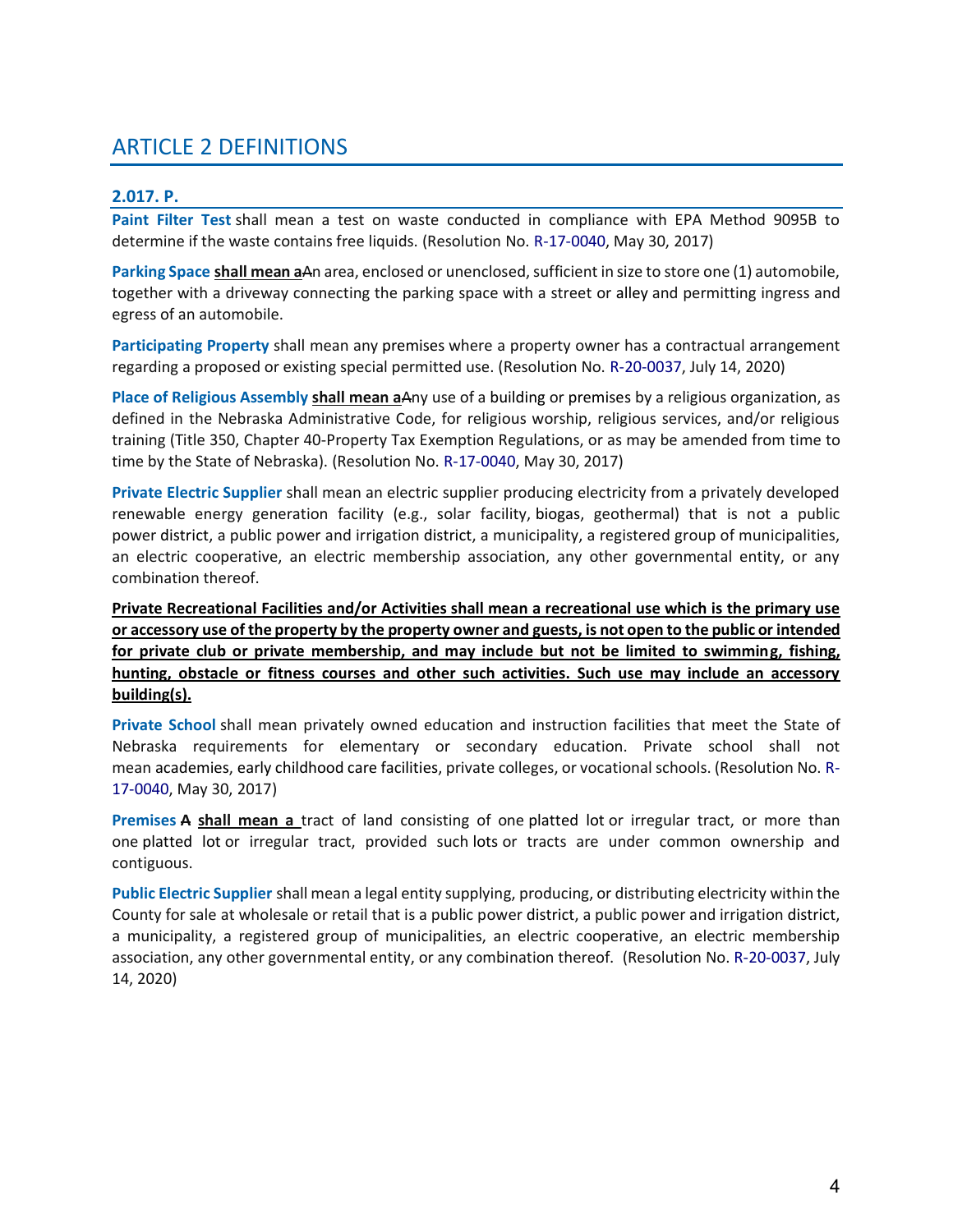# ARTICLE 4 "AG" AGRICULTURAL DISTRICT

## **4.003 Permitted Uses.**

- a. Agriculture, except commercial feedlots;
- b. Breeding, raising, management and sale of fur-bearing animals and the produce thereof;
- c. Dog breeding establishments and kennels;
- d. Stables, riding stables and riding academies;
- e. Public uses: Including but not limited to public parks, playgrounds, golf courses and recreational uses; fire stations; schools; publicly owned or operated airports; and public utilities and utility distribution systems; excluding governmental landfill operations; (Approved Resolution No. 5367, August 26, 1996)
- f. Single family dwellings;
- g. Places of Religious Assembly;
- h. Cable and fiber optic communication distribution systems; (Resolution No. R-01-21, April 4, 2001)
- i. Wind energy conversion systems (WECS). (Resolution No. R-17-0040, May 30, 2017; Resolution No. R-08-0090, October 15, 2008)
- j. Small Solar Facility; (Resolution No. R-20-0037, July 14, 2020)
- **k. Private Recreational Facilities and/or Activities**

## **4.005 Permitted Conditional Uses**

A building or premises may be used for the following purpose in the "AG" Agricultural District, in conformance with the conditions prescribed herein:

- **m. Pet Cemeteries**
	- **1. Any pet cemetery established after the effective date of this title shall contain an area of five (5) acres or more.**
- **n. Meteorological Tower**
	- **1. The tower shall be set back a distance no less than one half the height of the structure from property lines.**
	- **2. The tower shall allowed for four (4) years from the date of installation.**

## **4.007 Permitted Special Uses**

A building or premises may be used for the following purposes in the "AG" Agricultural District if a special permit for such use has been obtained in conformance with the requirements of ARTICLE 13:

- a. Academies, Private Schools, or Post-Secondary Education Facilities; (Resolution No. R-17-0040, May 30, 2017);
- b. Recreational facilities;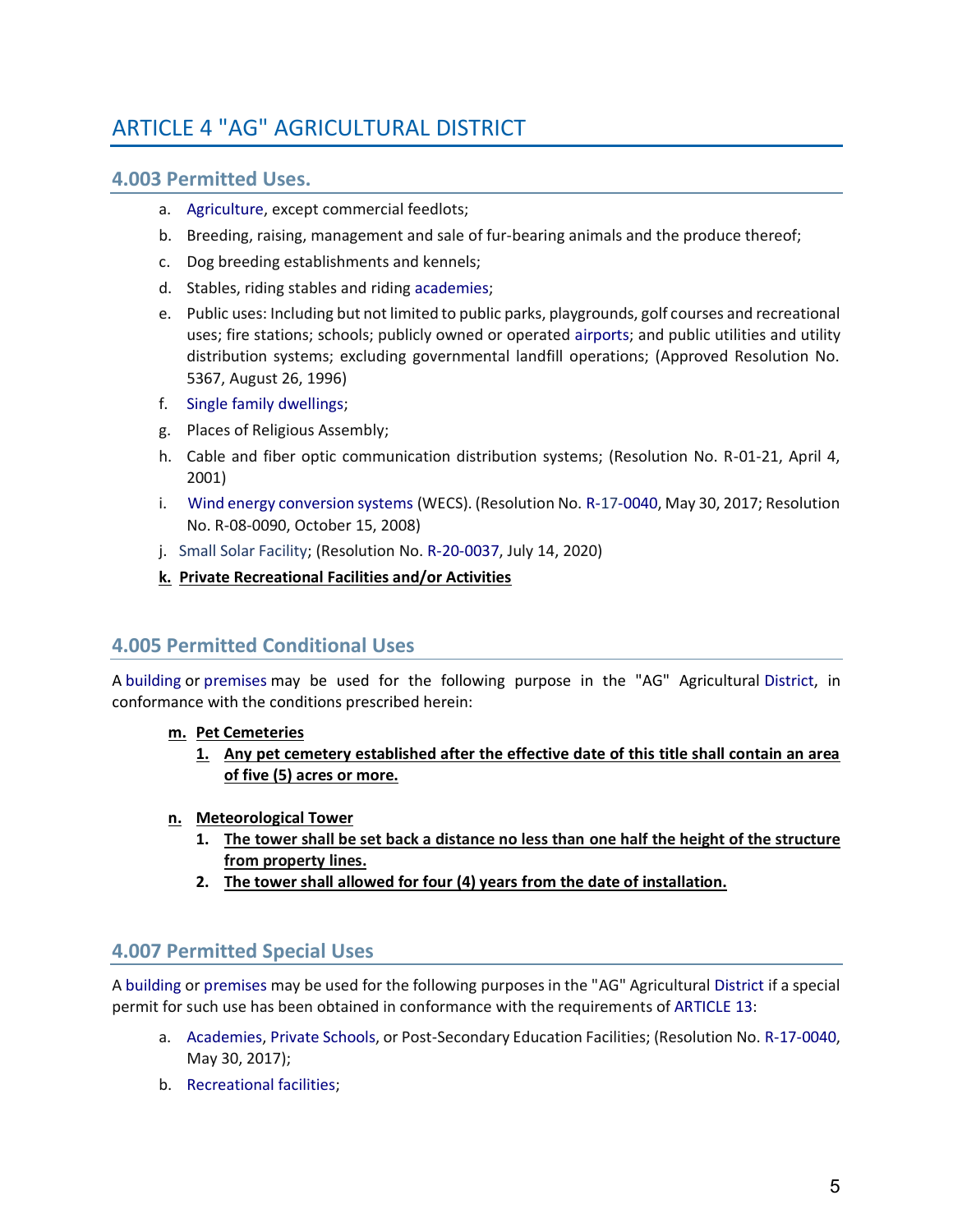- c. Dwellings for members of religious orders;
- d. Broadcast Towers; (Resolution No. R-17-0040, May 30, 2017; Resolution No. 3958, August 21, 1984);
- e. Campgrounds;
- f. Veterinary facilities;
- g. Excavation; (Resolution No. R-17-0040, May 30, 2017);
- h. Sale barns;

#### i. **h. Garden centers**;

- j. **i.** Facilities for the commercial storage or sale of fertilizer or toxic or flammable agricultural chemicals;
- k. Except as provided in Section 17.031, place of religious assembly steeples, towers and ornamental spires which exceed the maximum district height; (Resolution No. R-17-0040, May 30, 2017; Resolution No. 5408, November 19, 1996);
- l. **j.** Expansion of non-conforming use;
- m. **k.** Historic Preservation;
- n. Pet cemeteries; minimum area shall be five (5) acres;
- o. **l.** Clubs; (Resolution No. R-17-0040, May 30, 2017; Resolution No. 3569, March 10, 1981);
- p. **m.** Health Care Facilities, Residential; (Resolution No. R-17-0040, May 30, 2017; Resolution No. 3569, March 10, 1981);
- q. **n.** Non-commercial distillation and storage of fuel and fuel products produced in whole or in part from agricultural products raised within the County; (Resolution No. 3501, July 29, 1980);
- r. **o.** Mobile homes; (Resolution No. R-17-0040, May 30, 2017);
- s. **p.** Heritage center; (Resolution No. 4277, April 28, 1987);
- t. **q.** Airfields, Commercial Agriculture Airfields and Heliports; (Resolution No. R-17-0040, May 30, 2017l; Resolution No. 5367, August 26, 1996);
- u. **r.** Storage of agricultural conservation construction equipment; (Resolution No. 5367, August 26, 1996);
- v. **s.** u) Race track, drag strip or motor sport facility; (Resolution No. R-07-0061, July 24, 2007);
- w. **t.** Expanded home occupations; (Resolution No. R-09-0076, September 29, 2009);
- x. **u.** Commercial Wind Energy Conversion Systems/Turbines; (Resolution No. R-11-0022, March 29, 2011);
- y. **v.** Market Garden; (Resolution No. R-12-0023, March 20, 2012);
- z. **w.** Commercial Composting Operation (Resolution No. R-14-0007, Jan. 28, 2014);
- aa. **x.** Commercial feedlot, if the special permit application for a Commercial Feedlot under Section 13.035(a) is received prior to March 10, 2020 (Resolution No. R-20-0011, March 10, 2020); (Resolution No. R-17-0040, May 30, 2017)
- ab. **y.** Community Unit Plan; (Resolution No. R-17-0040, May 30, 2017);
- ac. Health Care Facilities Non-Residential; (Resolution No. R-17-0040, May 30, 2017);
- ad. Private Recreational Activities; (Resolution No. R-17-0040, May 30, 2017);
- ae. **z.** Flood Plain Construction; (Resolution No. R-17-0040, May 30, 2017);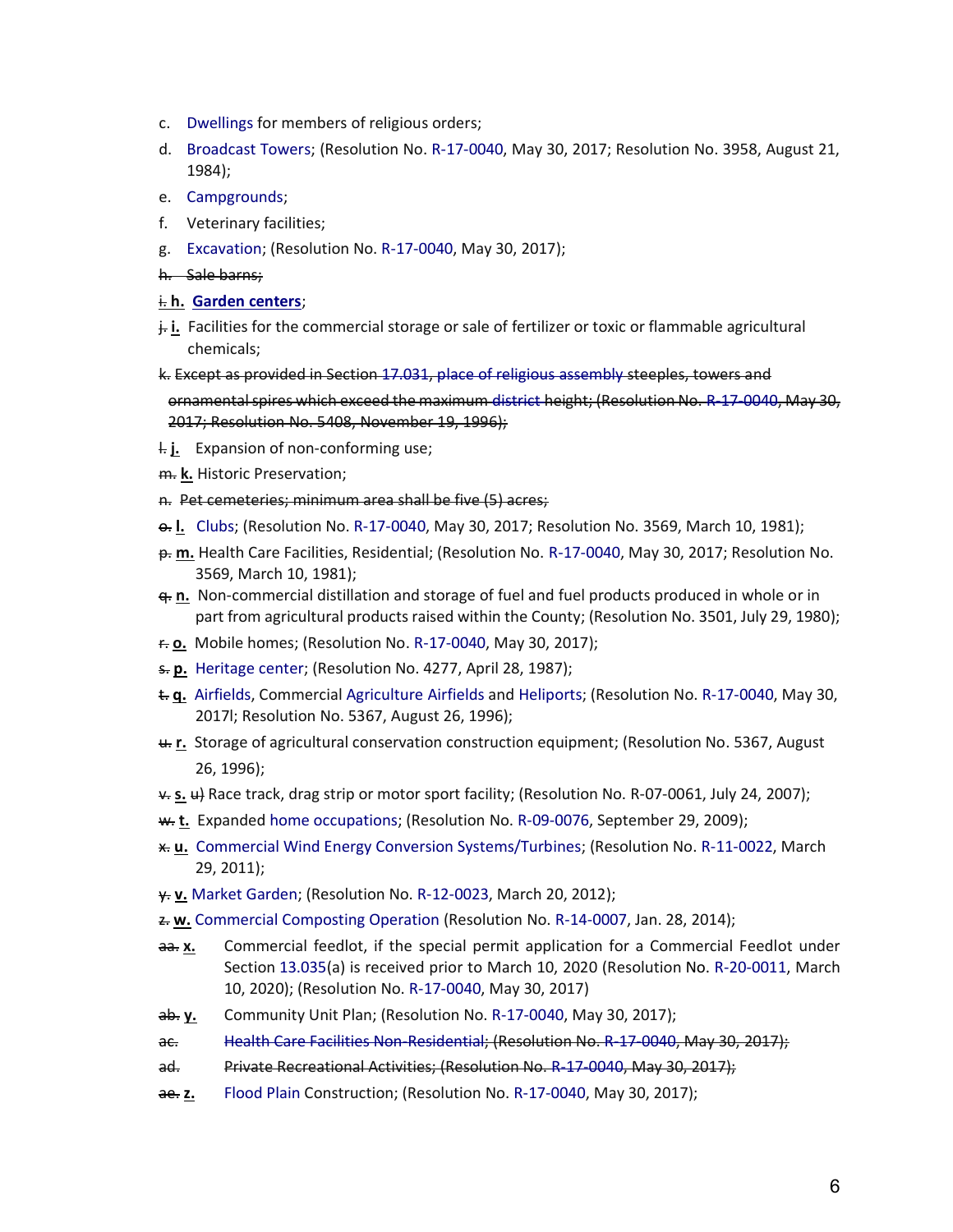- af. **aa.** Personal Wireless Services Facility; (Resolution No. R-17-0040, May 30, 2017); and
- ag. **ab.** Early Childhood Care Facilities; (Resolution No. R-18-0078, November 20, 2018).
- ah. **ac.** Accessory Dwelling Unit. (Resolution No. R-18-0094, December 18, 2018).
- ai. ad. Large Solar Facility. (Resolution No. R-20-0037, July 14, 2020)
- aj. **ae.** Medium or Large Animal Feeding Operation. (Resolution No. R-20-0011, March 10, 2020)

## ARTICLE 5 "AGR" AGRICULTURAL RESIDENTIAL DISTRICT

## **5.005. Permitted Conditional Uses**

A building or premises may be used for the following purposes in the "AGR" Agricultural Residential District in conformance with the conditions prescribed herein:

#### **j. Pet Cemeteries**

## **1. Any pet cemetery established after the effective date of this title shall contain an area of five (5) acres or more.**

#### **5.007. Permitted Special Uses**

A building or premise may be used for the following purpose in the "AGR" Agricultural Residential District if a special permit for such use has been obtained in conformance with the requirements of ARTICLE 13:

- a. Academies, Private Schools, or Post-Secondary Education Facilities; (Resolution No. R-17-0040, May 30, 2017);
- b. Recreational facilities;
- c. Dwellings for members of religious orders;
- d. Broadcast towers;
- e. Excavation; (Resolution No. R-17-0040, May 30, 2017);
- f. Garden centers;
- g. Except as provided in Section 17.031, places of religious assembly steeples, towers and ornamental spires which exceed the maximum district height; (Resolution No. R-17-0040, May 30, 2017; Resolution No. 5408, November 19, 1996);
- h. **g.** Community unit plans shall be permitted in conformance with the provisions of ARTICLE 14;
- i. **h.** Expansion of non-conforming use;
- j. **i.** Historic preservation;
- k. **j.** Mobile homes; (Resolution No. R-17-0040, May 30, 2017; Resolution No. R-18-0078, November 20, 2018);
- l. **k.** Airfields, Commercial Agriculture Airfields and Heliports; (Resolution No. R-17-0040, May 30, 2017; Resolution No. 5367, August 26, 1996);
- m. **l.** Family airfields; (Resolution No. 5367, August 26, 1996);
- n. **m.** Dwellings within 1,320' of the property line of a publicly owned lake property of more than thirty (30) acres in size; (Resolution No. 5428, January 22, 1997);
- **e. n.** Market Garden; (Resolution No. R-12-0023, March 20, 2012);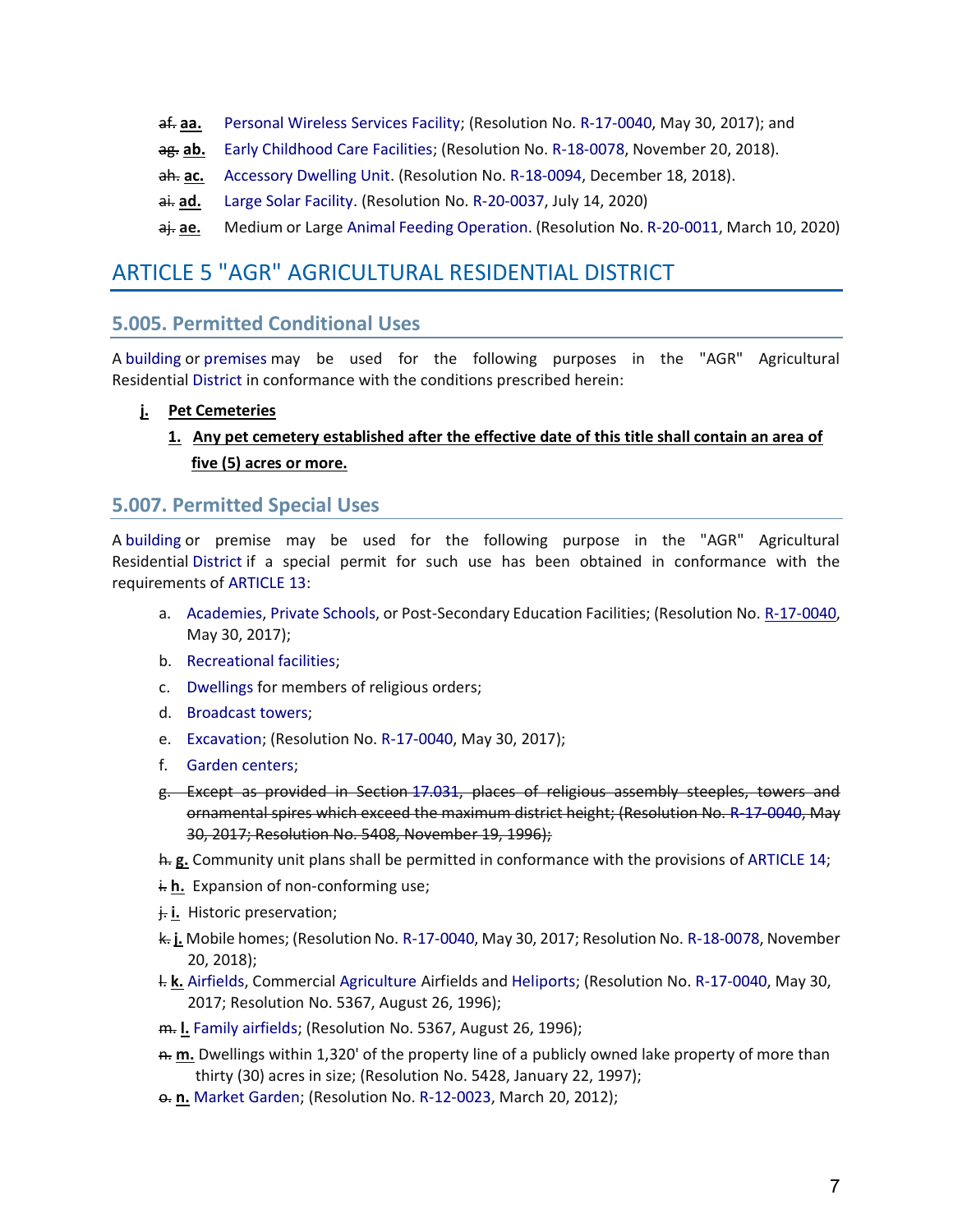- p. **o.** Clubs (Resolution No. R-17-0040,May 30, 2017);
- q. Pet Cemeteries; (Resolution No. R-17-0040, May 30, 2017);
- r. **p.** Flood Plain Construction; (Resolution No. R-17-0040, May 30, 2017);
- s. **q.** Personal Wireless Services Facility; (Resolution No. R-17-0040, May 30, 2017);
- t. **r.** Early Childhood Care Facilities. (Resolution No. R-18-0078, November 20, 2018)
- u. **s.** Small Solar Facility. (Resolution No. R-20-0037, July 14, 2020)

## ARTICLE 6 "R" RESIDENTIAL DISTRICT

## **6.004 Permitted Conditional Regulations**

A building or premises may be used for the following purposes in the "R" Residential District in conformance with the conditions prescribed herein:

a.) Group homes:

1) Group homes shall comply with all parking, sign, height and area regulations of the district and all provisions of the County Building Code. 2) The distance between the proposed use and any existing group home measured from lot line to lot line is not less than one-half (½) mile. 3) Such use shall be permitted only so long as the facility continues to be validly licensed by the State of Nebraska.

b.) Early childhood care facilities under the following conditions:

1) No more than a maximum of fifteen (15) children shall be present in the facility at any time. 2) Such facility shall be used as the permanent residence of the licensed child care provider. 3) If the facility is located in a mobile home, the facility shall have a severe weather emergency action plan approved by the Health Department.

(Note: Early childhood care facilities with sixteen (16) or more children and early childhood care facilities with fifteen (15) or fewer children not meeting the specified conditions for the above permitted conditional use may be allowed upon approval of a special permit.) (Resolution No. R-18-0078, November 20, 2018).

#### **c. Mobile homes:**

#### **1. The mobile home has:**

**i. No less than an eight hundred (800) square foot floor area excluding garages.**

**ii. No less than an eighteen (18) foot exterior width.**

**iii. A three (3) inch in twelve (12) inch pitched roof or steeper.**

**iv. A non-reflective exterior siding material which is or simulates wood, stucco or masonry.**

**v. A non-reflective roof material which is or simulates asphalt or wood shingles, tile or rock.**

 **vi. Permanent connections to permanently located utilities complying with plumbing codes and electrical codes.**

 **vii. A certificate stating the construction complies with the Federal Department of Housing and Urban Development's mobile home construction and safety standards.**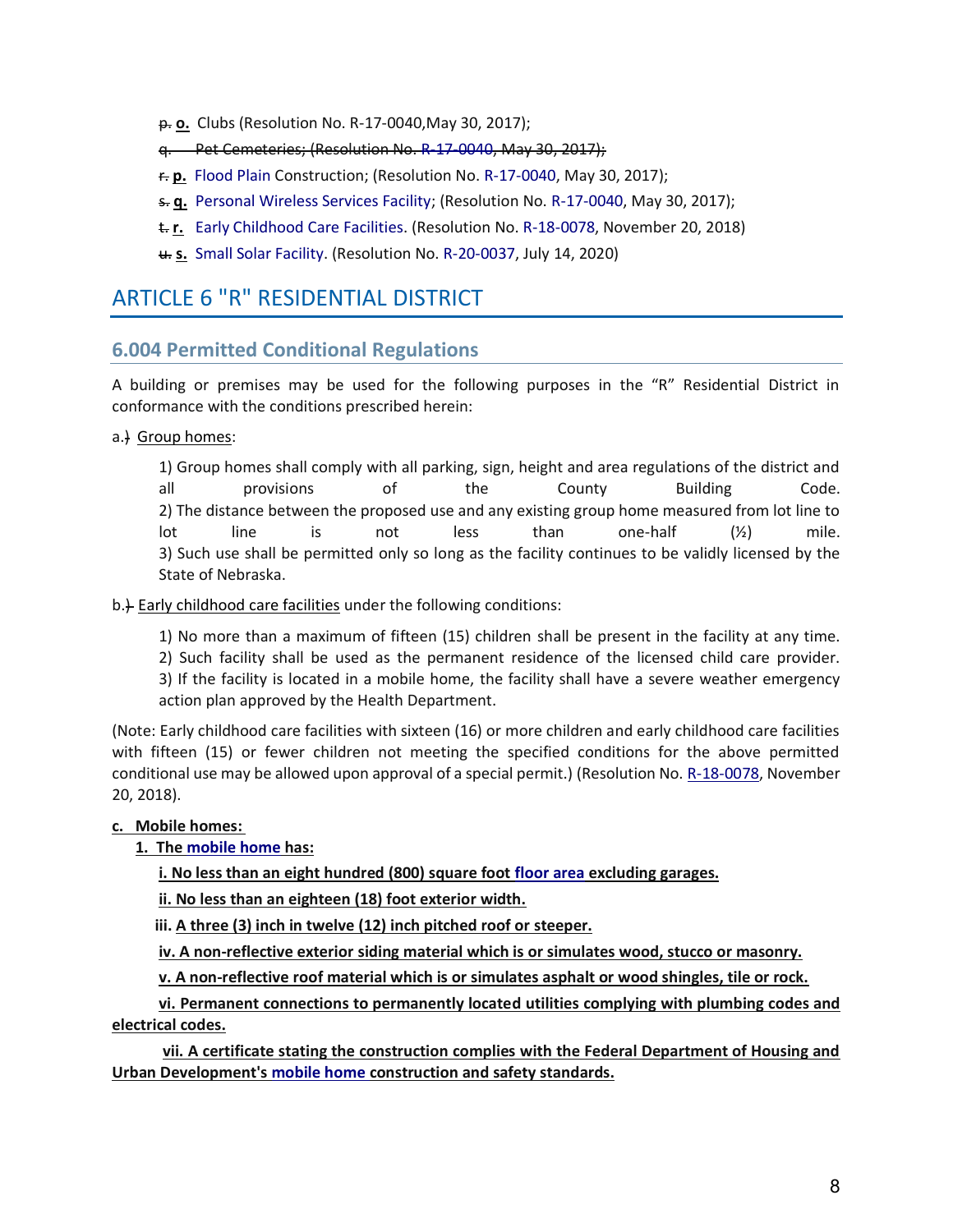**The mobile home's longest exterior dimension is less than three (3) times the most narrow exterior dimension.**

- **2. The towing bar and hitch, wheels and tires, and axles are removed.**
- **3. The mobile home's exterior siding extends to the ground and is supported to withstand wind loads as set forth in the building code or the foundation forms a complete enclosure under the exterior walls. The space beneath the mobile home shall be properly ventilated.**
- **4. The mobile home is securely and permanently attached to a permanent foundation complying with the building code.**

**5. The mobile home's placement is inspected and complies with this resolution before the mobile home is occupied. (Resolution No. 3777, January 18, 1983).**

## **6.005. Permitted Special Uses**

A building or premises may be used for the following purposes in the "R" Residential district if a special permit for such use has been obtained in conformance with the requirements of ARTICLE 13.

- 5. Expansion of non-conforming use;
- 6. Historical preservation;
- 7. Academies, Private Schools, or Post-Secondary Education Facilities; (Resolution No. R-17-0040, May 30, 2017)
- 8. Health Care Facilities, Non-Residential provided, however, that such buildings occupy not over forty (40) percent of the total area of the lot and will not have any serious and depreciating effect upon the value of the surrounding property and provided further, that the buildings shall be setback from all yard lines a distance of not less than one (1) foot for each foot of building height and that adequate off-street parking space will be provided; (Resolution No. R-17-0040, May 30, 2017).
- 9. Cemeteries;
- f. **d.** Reserved; (Resolution No. R-17-0040, May 30, 2017).
- g. **e.** Mobile home courts; (Resolution No. R-17-0040, May 30, 2017; Resolution No. 3777, January 18, 1983).
- h. Except as provided in Section 17.031, places of religious assembly steeples, towers, and ornamental spires which exceed the maximum district height; (Resolution No. 5408, November 19, 1996).
- i. **f.** Community unit plans;
- j. **g.** Health Care Facilities, Residential; (Resolution No. R-17-0040, May 30, 2017).
- k. **h.** Wind energy conversion systems over the district height; (Resolution R-08-0090, Approved October 15, 2008; Resolution No. 3744A, October 5, 1982).
- l. A mobile home on an individual lot subject to the following conditions: (Resolution No. 3777, **January 18, 1983** 
	- a. The lot meets all the height and area regulations of this district except the Planning Commission may increase the yard areas. (Resolution No. R-11-0023, March 29, 2011).
	- b. The mobile home has: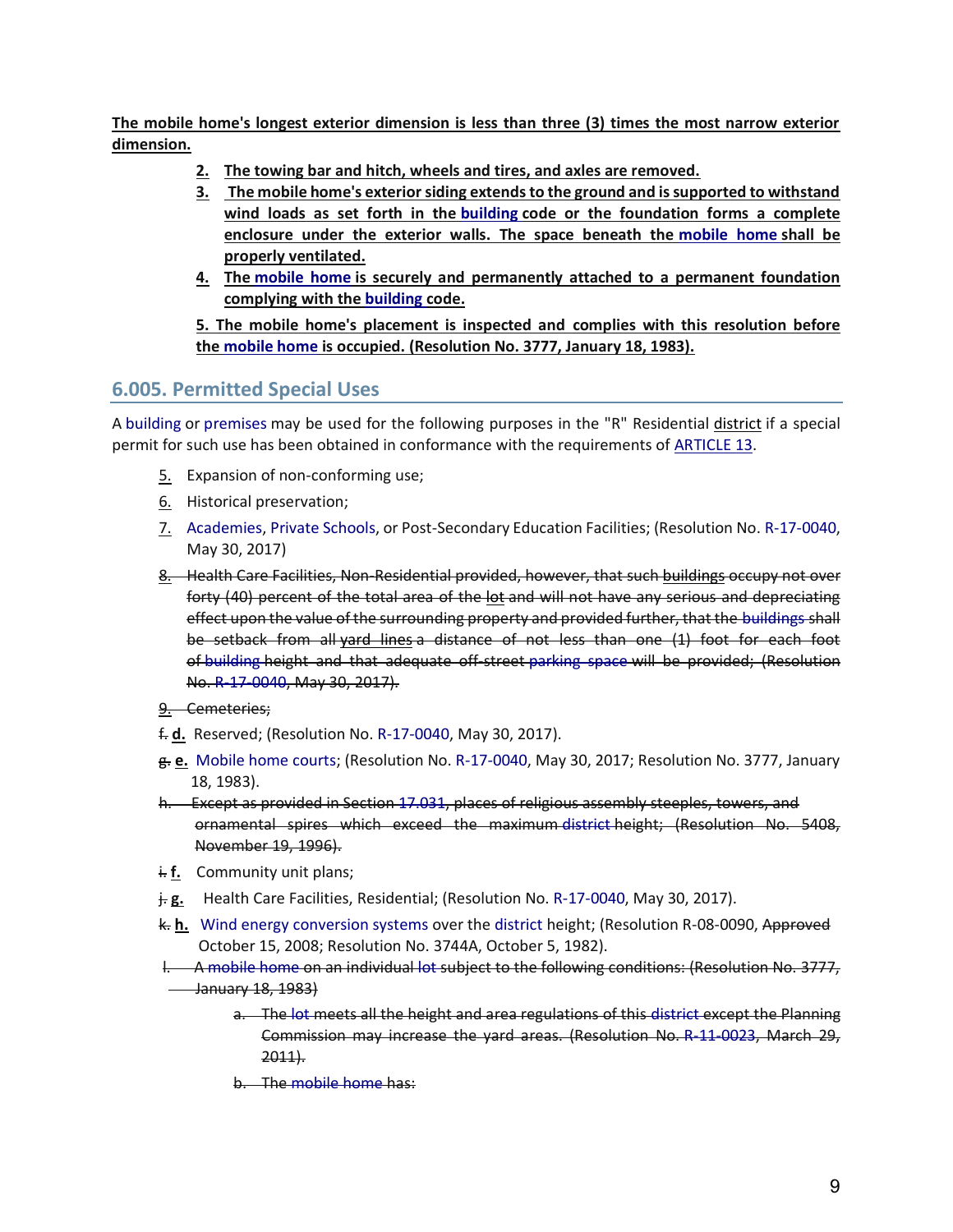- i. No less than an eight hundred (800) square foot floor area excluding garages.
- ii. No less than an eighteen (18) foot exterior width.
- iii. A three (3) inch in twelve (12) inch pitched roof or steeper.
- iv. A non-reflective exterior siding material which is or simulates wood, stucco or masonry.
- v. A non-reflective roof material which is or simulates asphalt or wood shingles, tile or rock.
- vi. Permanent connections to permanently located utilities complying with plumbing codes and electrical codes.
- vii. A certificate stating the construction complies with the Federal Department of Housing and Urban Development's mobile home construction and safety standards.
- c. The mobile home's longest exterior dimension is less than three (3) times the most narrow exterior dimension.
- d. The towing bar and hitch, wheels and tires, and axles are removed.
- e. The mobile home's exterior siding extends to the ground and is supported to withstand wind loads as set forth in the building code or the foundation forms a complete enclosure under the exterior walls. The space beneath the mobile home shall be properly ventilated.
- f. The mobile home is securely and permanently attached to a permanent foundation complying with the building code.
- g. The mobile home's placement is inspected and complies with this resolution before the mobile home is occupied. (Resolution No. 3777, January 18, 1983).
- m. **i.** Dwellings for Members of Religious Orders; (Resolution No. R-17-0040, May 30, 2017);
- n. **j.** Flood Plain Construction; (Resolution No. R-17-0040, May 30, 2017);
- **e. k.** Broadcast Towers; (Resolution No. R-17-0040, May 30, 2017);
- p. **l.** Personal Wireless Services Facility; (Resolution No. R-17-0040, May 30, 2017); and
- q. **m.** Early Childhood Care Facilities.; (Resolution No. R-18-0078, November 20, 2018),
- r. **n.** Small Solar Facility. (Resolution No. R-20-0037, July 14, 2020)

## ARTICLE 7 "B" BUSINESS DISTRICT

#### **7.005. Permitted Special Uses**

A building or premises may be used for the following purposes in the "B" Business District if a special permit for such use has been obtained in conformance with the requirements of ARTICLE 13.

- a. Expansion of non-conforming use;
- b. Historical preservation;
- c. Academies, Private Schools, or Post-Secondary Education Facilities; (Resolution No. R-17-0040, May 30, 2017)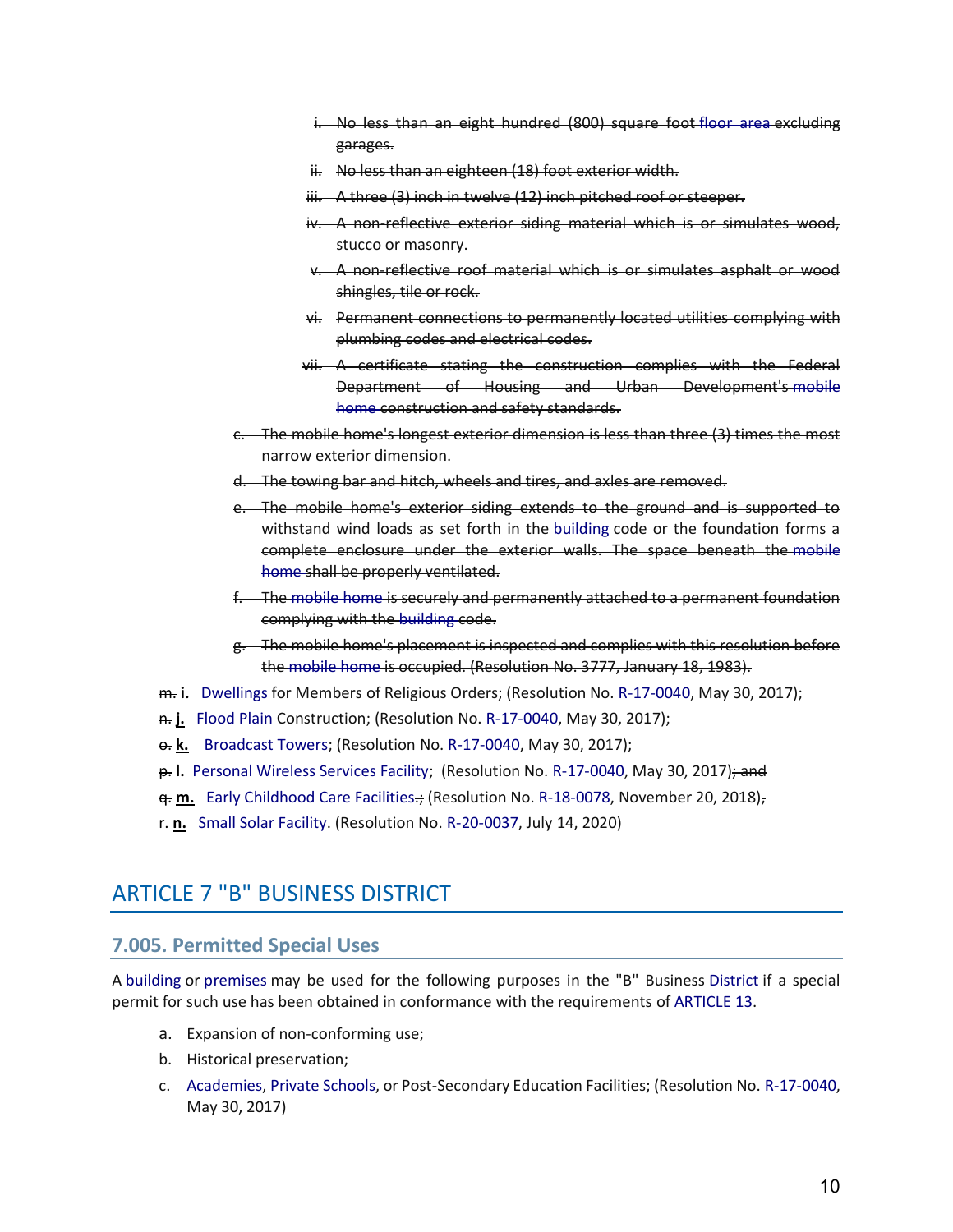- d. Health Care Facilities, Non-Residential provided, however, that such buildings occupy not over forty (40) percent of the total area of the lot and will not have any serious and depreciating effect upon the value of the surrounding property and provided further, that the buildings shall be set back from all yard lines a distance of not less than one (1) foot for each foot of building height and that adequate off-street parking space will be provided; (Resolution No. R-17-0040, May 30, 2017)
- e. Except as provided in Section 17.031, places of religious assembly steeples, towers and ornamental spires which exceed the maximum district height; (Resolution No. R-17-0040, May 30, 2017; Resolution No. 5408, November 19, 1996)
- f. **d.** Broadcast Towers; (Resolution No. R-17-0040, May 30, 2017)
- g. **e.** Health Care Facilities, Residential; (Resolution No. R-17-0040, May 30, 2017)
- h. **f.** Wind energy conversion systems over the district height; (Resolution R-08-0090, Approved October 15, 2008; Resolution No. 3744A, October 5, 1982)
- i.g. Personal Wireless Services Facility; (Resolution No. R-17-0040, May 30, 2017)
- j. **h.** Floodplain Construction; (Resolution No. R-17-0040, May 30, 2017)
- k. **i.** Off-premises Signs. (Resolution No. R-17-0040, May 30, 2017)

## ARTICLE 13 SPECIAL PERMIT

## **13.002. Procedures**

**a**. An application and copies of the plot plan drawn to an accurate scale and showing all pertinent information shall be filed in writing with the Planning Department. Before the issuance of any special permit of any buildings or uses, the County Board shall refer the proposed application to the Planning Commission. The Planning Commission shall hold a public hearing and shall consider the effect of such proposed building or uses upon the character of the neighborhood, traffic conditions, public utility facilities, the Comprehensive Plan and other matters relating to the public health, safety and general welfare. Any action by the Planning Commission may be appealed to the County Board. An existing use of the type listed in this Chapter lawfully established on the effective date of this resolution shall be deemed to have received **a** special permit as herein required and shall be provided with such a permit by the Building Inspector upon request and shall not be a nonconforming use; provided, however, that such an existing use shall require a special permit for enlargement, extension or relocation. Applications for Special Permits shall expire as provided in Section 22.019. (Resolution No. R-17-0040, May 30, 2017)

#### **b. Prior to the start of the procedures provided in subsection (a) above, a text amendment shall be completed upon receipt of an application for a special permit for the following types of special permits:**

#### **1. Mobile Home Courts;**

**2. Campgrounds;**

**3. Industrial;**

**4. Facilities for the Commercial Storage or Sale of Fertilizer or Toxic Flammable Agricultural Chemicals;**

**5. Garden Centers;**

#### **6. Non-commercial distillation and storage of fuel and fuel products;**

**7. Off-premises Signs**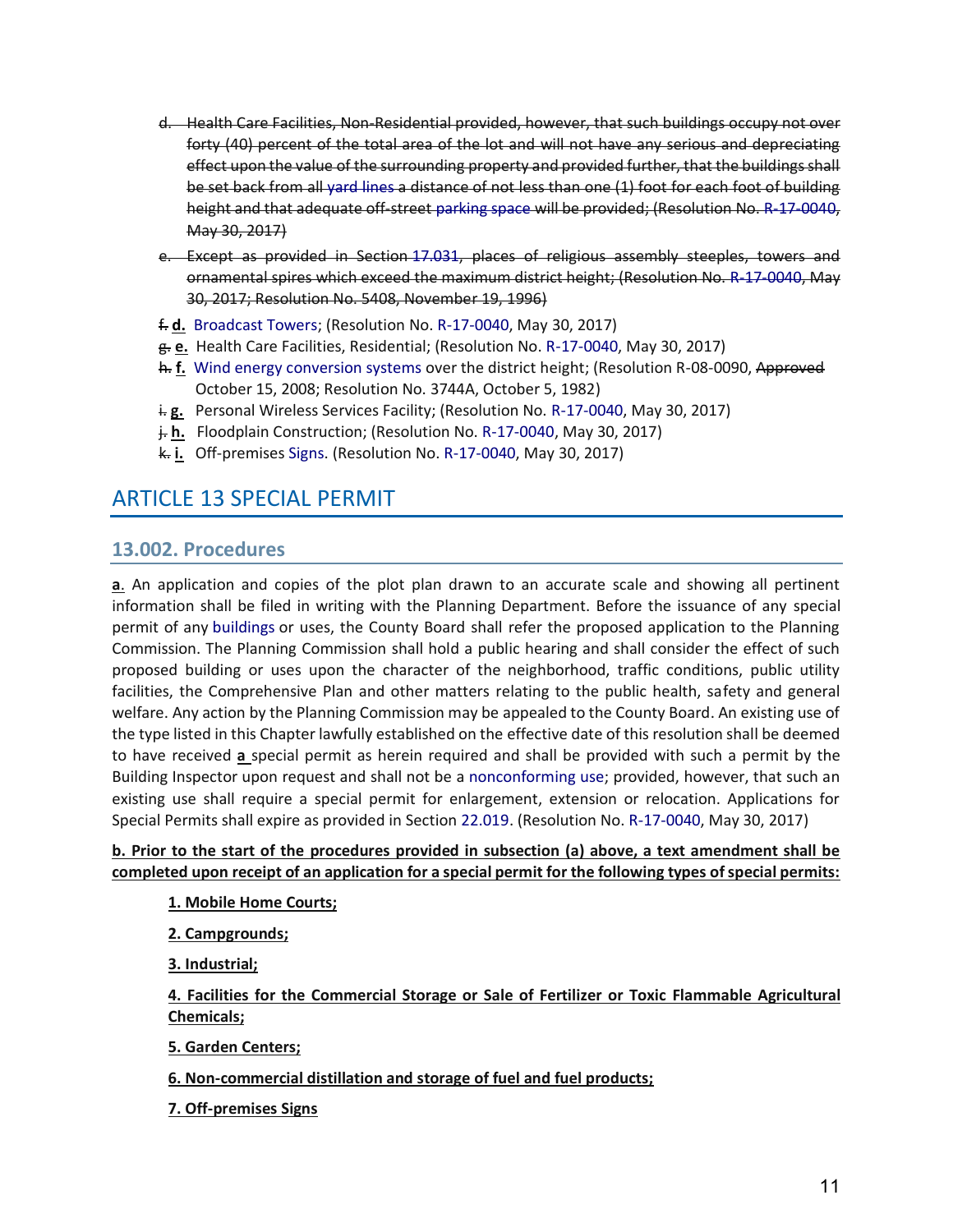## **13.008. Academies, Private Schools, or Post-Secondary Education Facilities.**

**a**. Academies, private schools, or post-secondary education facilities may be allowed by special permit in the AG, AGR, R or B zoning districts.

#### **b. The application for a special permit shall include the following information:**

- **1. Number of students, time separation between classes, number of staff members on the largest shift, and limitations on hours and classes to minimize the number of persons on site at any one time.**
- **2. Required parking shall be one space for every three (3) students allowed per class session plus one space for every employee. In those instances where two sessions of classes occur one after another, without at least one-half hour separation between sessions, the maximum number of students allowed at both sessions shall be combined in determining the amount of required parking per class session.**

(Resolution No. R-17-0040, May 30, 2017; Resolution No. R-18-0078, November 20, 2018).

## **13.009. Health Care Facilities, Non-Residential.**

Non-residential health care facilities may be allowed by special permit in the AG, R and B zoning districts provided, however, that such buildings occupy not over forty (40) percent of the total area of the lot and will not have any serious and depreciating effect upon the value of the surrounding property and provided further, that the buildings shall be set back from all yard lines a distance of not less than one (1) foot for each foot of building height and that adequate off-street parking space will be provided. (Resolution No. R-17-0040, May 30, 2017; Resolution No. R-18-0078, November 20, 2018).

## **13.010. Cemeteries**

Cemeteries may be allowed by special permit in the R and I zoning districts.

## **13.013. Mobile Home Courts**

Mobile home courts may be allowed by special permit in the R zoning district **upon completion of the procedures pursuant to Section 13.002(b).** (Resolution No. R-17-0040, May 30, 2017; Resolution No. 3777, January 18, 1983; Resolution No. R-18-0078, November 20, 2018).

## **13.014. Campground**

Campground may be allowed by special permit in the AG zoning district **upon completion of the procedures pursuant to Section 13.002(b)**. (Resolution No. R-17-0040, May 30, 2017; Resolution No. R-18-0078, November 20, 2018).

#### **13.015. Private Recreational Activities**

Private recreational activities including cabins and mobile homes not used as a residency may be allowed by special permit in the AG zoning district. (Resolution No. R-18-0078, November 20, 2018).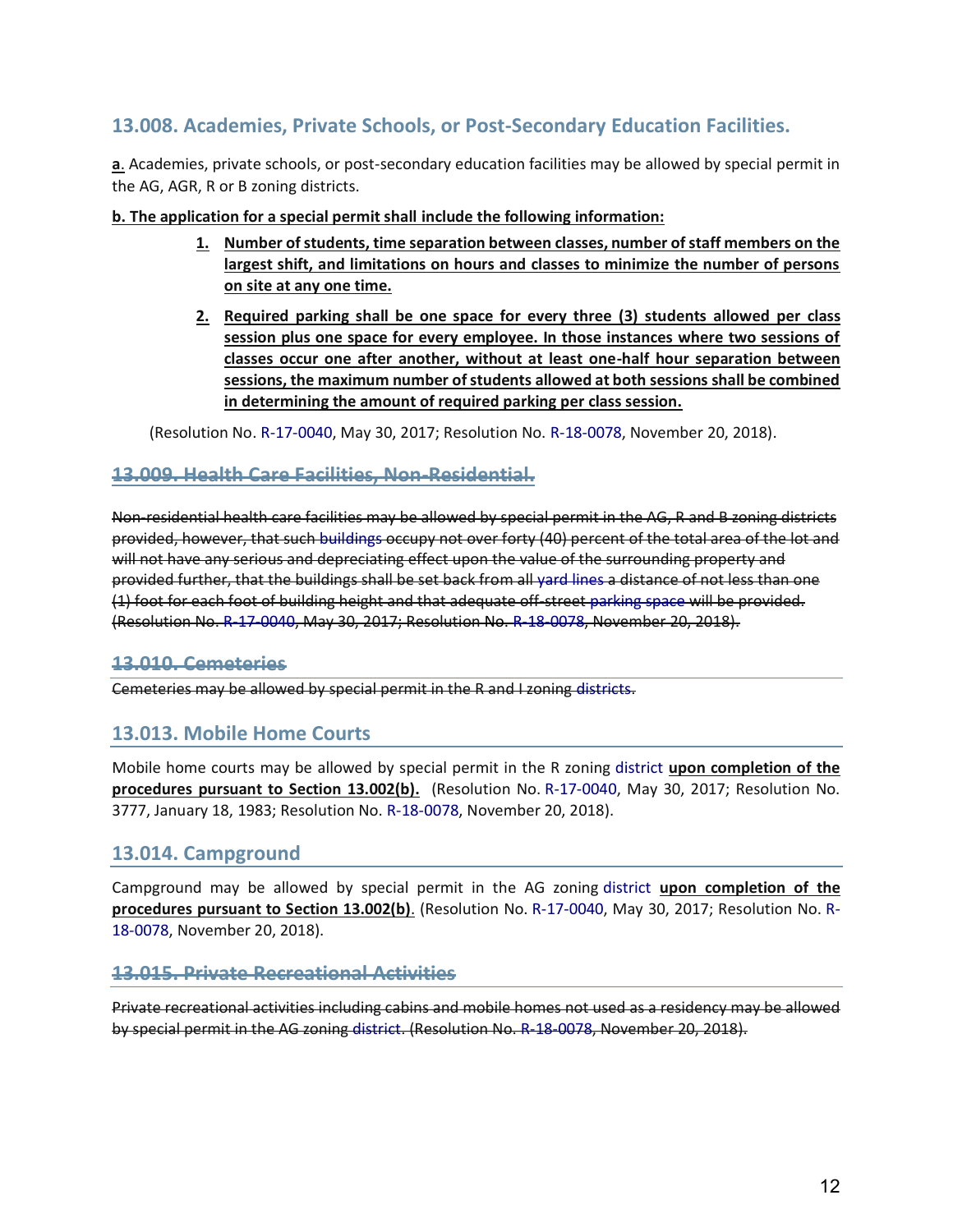## **13.016. Riding Stables and Private Stables**

Riding stables and private stables may be allowed by special permit in the AG and AGR zoning districts. (Resolution No. R-17-0040, May 30, 2017; Resolution No. R-18-0078, November 20, 2018).

## **13.020. Clubs**

Clubs may be allowed by special permit in the AG and AGR zoning districts **under the following conditions:**

**a. The minimum lot size shall be per the zoning district.**

**b. The total floor area for all buildings used for said use shall not be more than ten thousand (10,000) square feet or twenty thousand (20,000) square feet where the lot size is twenty (20) acres or more;** 

**c. No parking shall be permitted on any required yard. The application shall include applicant's estimate of the parking needs of the proposed club. Additional parking regulations, parking ingress and egress location control and buffering may be imposed.**

**d. Outdoor lighting of the outdoor recreational facility may be permitted with the following conditions:**

**1. No illumination source shall exceed initial output of 4050 lumens unless it is within a cutoff or full cutoff luminaire, except for luminous tube lighting such as neon, cold cathode, and fiber optic cable.**

**2. All fixtures greater than 4050 lumens shall be cutoff or full cutoff and mounted level in the horizontal and vertical axis with the central part of the beam directed vertically downward.**

**3. The installation of any mercury vapor luminaires for use as outdoor lighting is prohibited.** 

**4. No more than 2.0 foot-candles are allowed. Foot-candle is measured on a vertical plane located at the property line of the adjacent property.**

**e. The application shall include the following information: Type of activity, expected peak use and building capacity, anticipated time of peak activity, and expected expansion of facilities. Activity shall not exceed five (5) consecutive days nor five (5) days in any calendar week. Limitation to the number of persons at any one time may be imposed as it relates to the limitations of the site, including but not limited to parking, and impacts on surrounding land uses.**

## **13.021. Health Care Facilities, Residential**

Health Care Facilities, Residential may be allowed by special permit in the AG, **AGR**, R and B zoning districts **under the following conditions:**

- **a. Parking shall be one (1) space for every four (4) residents and two (2) spaces for every three (3) employees on the largest shift, provided that no parking shall be permitted in the required front or side yards.**
- **b. The total number of client or employee residents shall not exceed the lot area ratio below except as provided for in this section, and provided that all facilities may have up to four individuals sixty years of age or older and one family acting as the residential caretaker:**
	- **1. AG zoning district: One person for five thousand (5,000) square feet of lot area;**
	- **2. AGR zoning district: One person for three thousand (3,000) square feet of lot area;**
	- **3. R zoning district: One person per three thousand (3,000) square feet of lot area;**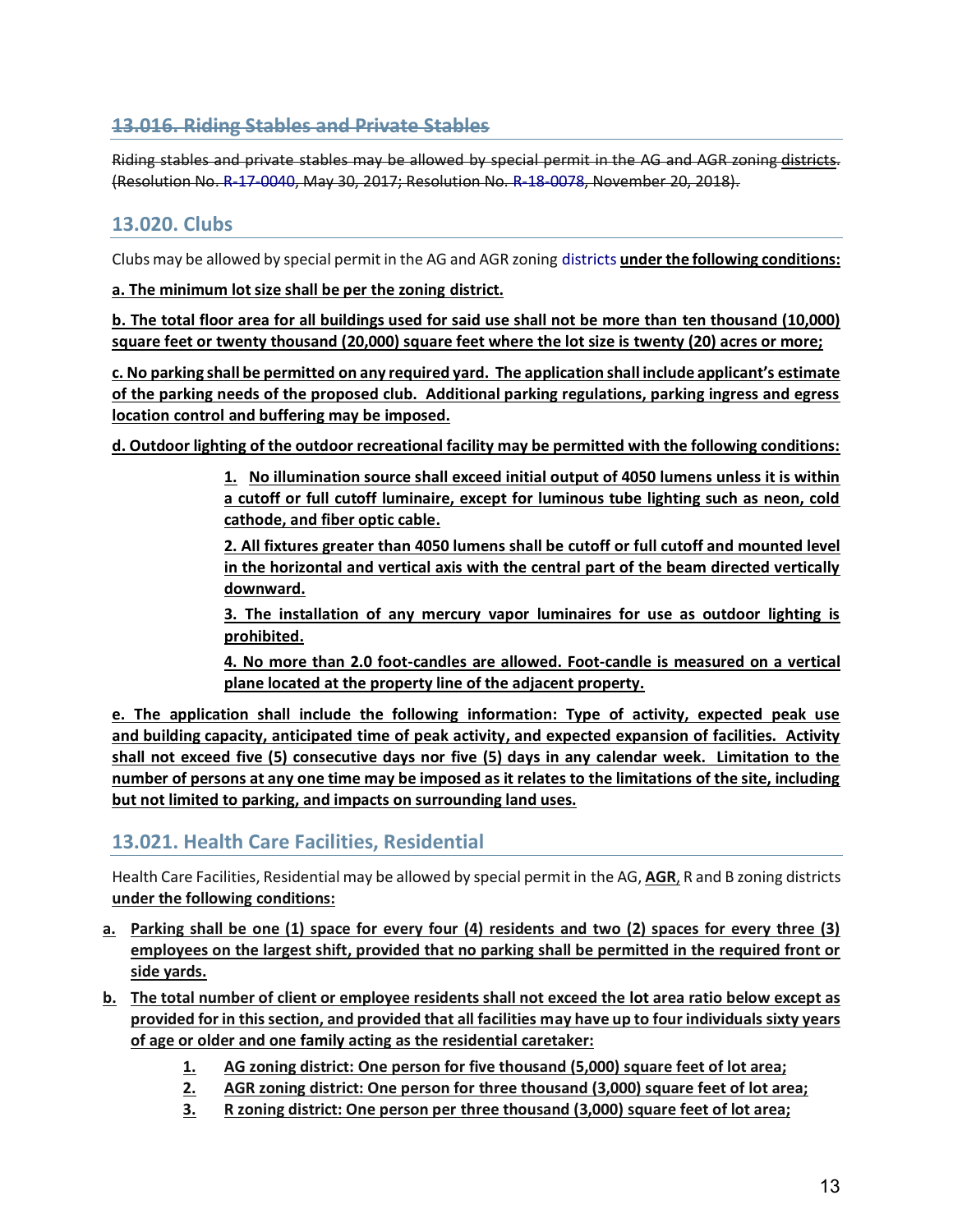- **4. B zoning district: One person per seven hundred fifty (750) square feet of lot area.**
- **c. Depending on the character of the development and impacts on adjacent land uses, the Planning Commission, and if appealed, the County Board may grant an increase in the number of residents allowed in (b) above. Such increase shall not exceed fifty (50%) percent.**

(Resolution No. R-17-0040, May 30, 2017; Resolution No. R-18-0078, November 20, 2018)

## **13.022. Industrial**

Industrial **uses as provided in Section 9.003** may be allowed by special permit on uses upon which the Planning Commission is required to pass under ARTICLE 9 only in the "I" Industrial District **upon completion of the procedures pursuant to Section 13.002(b).**

## **13.023. Dwellings for Members of Religious Orders**

Dwellings for members of religious orders may be allowed by special permit in the AG, AGR and R zoning districts **under the following conditions:**

- **a. If the proposed facility is for more than one dwelling, the application must include a conversion plan that details how the site can be converted to a permitted use, permitted conditional use, or permitted special use for the applicable district.**
- **b. In the AG zoning district, dwellings for members of a religious order shall be on a minimum of ten (10) acres.**
- **c. The maximum number of members occupying such a facility shall not exceed the following ratios between the resident and the lot area:**

**AG district One resident per ten thousand (10,000) square feet**

**AGR district One resident per five thousand (5,000) square feet**

**R district One resident per three thousand (3,000) square feet**

**d. The Planning Commission may establish the parking requirements based on a determination of the parking needs and operation of the proposed use; no parking shall be permitted in any required yard.** 

## **13.024. Pet Cemeteries**

Pet cemeteries may be allowed by special permit in the AG and AGR zoning districts, provided they contain a minimum of five (5) acres.

## **13.026. Recreation Facilities**

Recreation facilities may be allowed by special permit in the AG and AGR zoning districts **under the following conditions:**

- **a. The application for such special permit shall include the following information:**
	- **1. The maximum proposed occupancy and event frequency for the recreation facility. Limits to the number of participants per event and limits to the maximum number of events over a certain time period may be imposed.**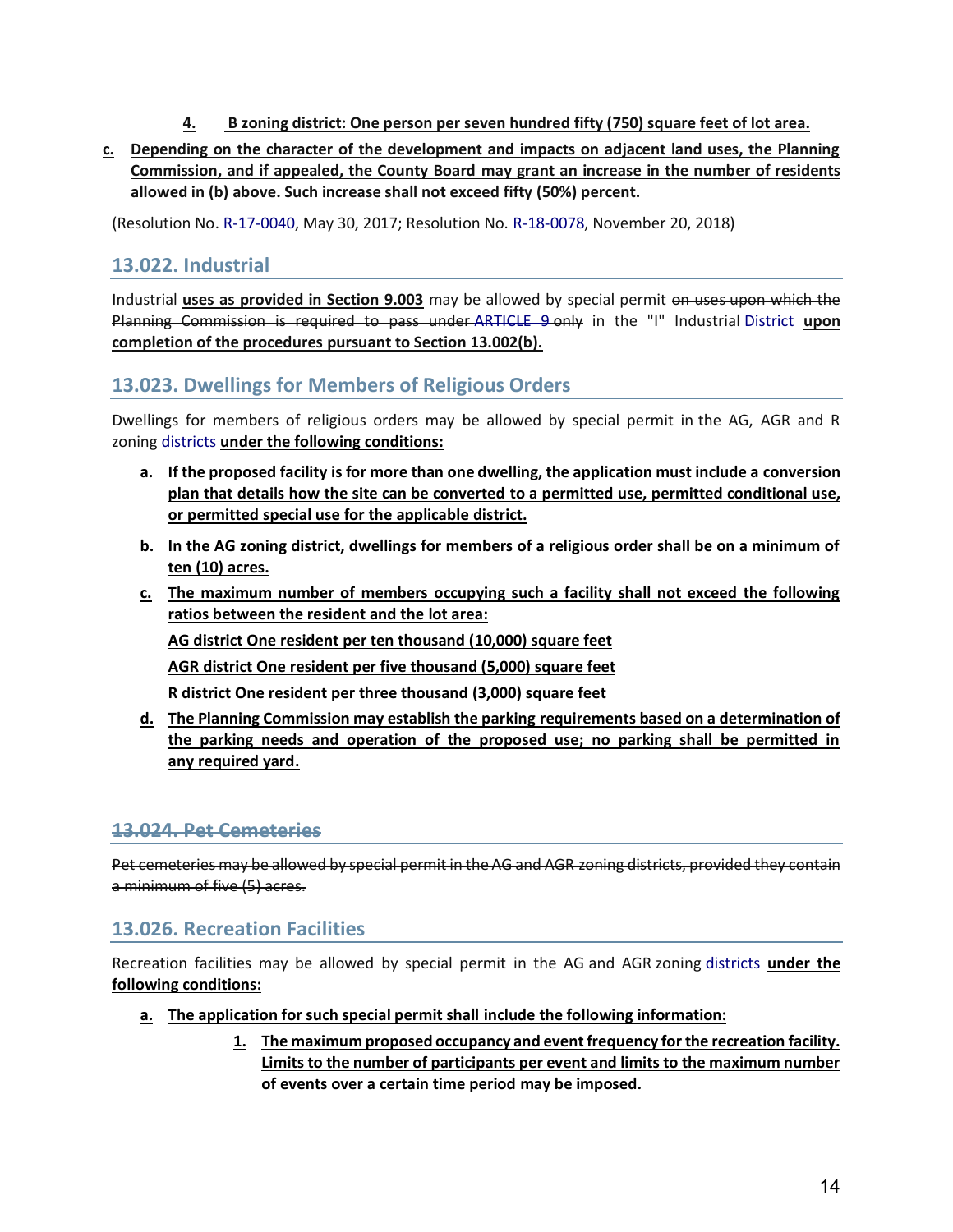- **2. A statement describing all proposed accessory uses and accessory buildings to be included as part of the recreation facility.**
- **b. Yard requirements in excess of those required in the district may be imposed.**
- **c. Parking requirements may be established based on a determination of the parking needs and operation of the proposed uses; no parking shall be permitted in any required yard. The application shall include the applicant's estimate of parking needed for the proposed facility.**
- **d. Outdoor lighting of the recreation facility may be permitted with the following conditions:**
	- **1. No illumination source shall exceed initial output of 4050 lumens unless it is within a cutoff or full cutoff luminaire, except for luminous tube lighting such as neon, cold cathode, and fiber optic cable.**
	- **2. All fixtures greater than 4050 lumens shall be cutoff or full cutoff and mounted level in the horizontal and vertical axis with the central part of the beam directed vertically downward.**
	- **3. The installation of any mercury vapor luminaires for use as outdoor lighting is prohibited.**
	- **4. No more than 2.0 foot-candles are allowed. Foot-candles are measured on a vertical plane located at the property line of the adjacent property.**
- **e. The Planning Commission, and if appealed, the County Board may authorize structures which exceed the maximum height requirements of the district in which they are located upon a finding by the Planning Commission or County Board that there is sufficient justification for such an adjustment and that there will be no significant adverse effect on existing or reasonably anticipated future uses in the surrounding area.**

## **13.027. Veterinary Facilities**

Veterinary facilities may be allowed by special permit in the AG zoning district **under the following conditions:**

- **a) The minimum lot size shall be ten (10) acres.**
- **b**) The maximum building size shall be ten thousand (10,000) square feet except that the maximum **building size shall be allowed be up to twenty thousand (20,000) square feet including accessory buildings for lots twenty (20) acres or more in size.**
- **c) All outdoor areas shall have a setback of at least one hundred (100) feet from the nearest property line.**
- **d) The Planning Commission, and if appealed, the County Board may limit the number of animals allowed in any outdoor area at any one time.**

## **13.028. Sale Barns**

Sale barns may be allowed by special permit in the AG zoning district. (Resolution No. R-17-0040, May 30, 2017; Resolution No. R-18-0078, November 20, 2018).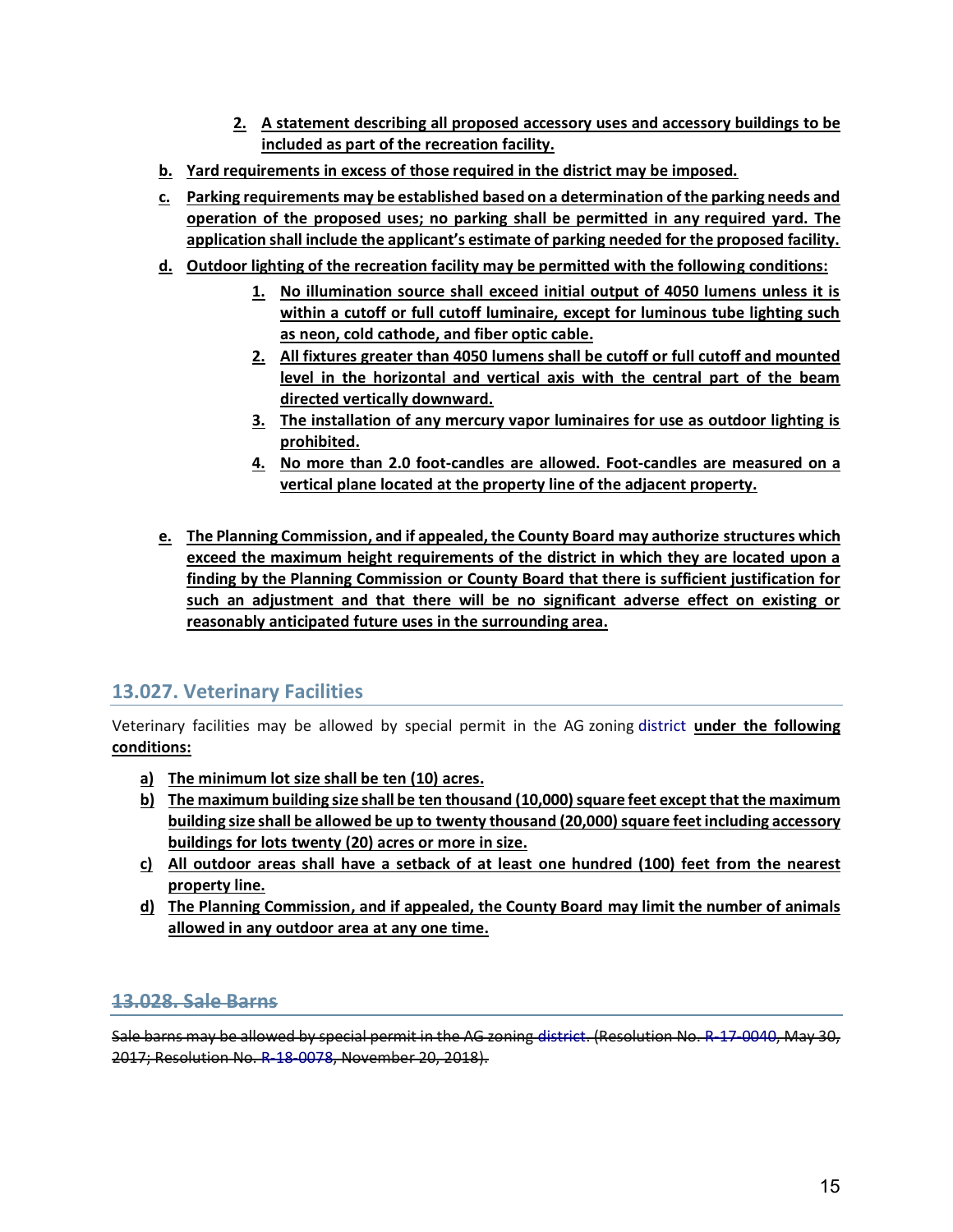## **13.029. Facilities for the Commercial Storage or Sale of Fertilizer or Toxic or Flammable Agricultural Chemicals**

Facilities for the commercial storage or sale of fertilizer or toxic or flammable agricultural chemicals may be allowed by special permit in the AG zoning **district upon completion of the procedures pursuant to Section 13.002(b).**

(Resolution No. R-17-0040, May 30, 2017; Resolution No. R-18-0078, November 20, 2018).

#### **13.030Places of Religious Assembly Steeples, Towers, and Ornamental Spires**

Except as provided in Section 17.031 place of religious assembly steeples, towers, and ornamental spires which exceed the maximum district height may be allowed by special permit in the AG, AGR, R, B and I zoning districts. (Resolution No. R-17-0040, May 30, 2017; Resolution No. 5408, November 19, 1996; Resolution No. R-18-0078, November 20, 2018).

## **13.033. Garden Centers**

Garden centers may be allowed by special permit in the AG and AGR zoning districts **upon completion of the procedures pursuant to Section 13.002(b).** (Resolution No. R-17-0040, May 30, 2017; Resolution No. R-18-0078, November 20, 2018).

## **13.034. Nnon-commercial distillation and storage of fuel and fuel products**

Non-commercial distillation and storage of fuel and fuel products produced in whole or in part from agricultural products raised within the County may be allowed by special permit in the AG zoning **district upon completion of the procedures pursuant to Section 13.002(b).**provided that stills be set up in compliance with the requirements of National Fire Protection Association pamphlet #30, 1973 edition, in regard to handling, manufacturing, use and storage of flammable and combustible liquid. (Resolution No. 3501, July 29, 1980; Resolution No. R-17-0040,**May 30, 2017** Resolution No. R-18- 0078, November 20, 2018).

## **13.045. Off-Premises Signs**

Off-premise signs which do not meet the siting limitations of ARTICLE 16.07 b)2)3) and 4) may be allowed by special permit in B and I zoning districts upon a finding that the character of the protected area shall be preserved and upon a finding that approval of the special permit provides a public benefit to the community and **upon completion of the procedures pursuant to Section 13.002(b).** (Resolution R-00-10, January 26, 2000; Resolution No. R-17-0040, May 30, 2017)

## **17.003 Exceptions to Height Requirements**

Barns, chimneys, **place of religious assembly, steeples,** cooling towers, **meteorological tower,** elevator bulkheads, fire towers, grain elevators, and storage structures, monuments, ornamental towers, silos, spires, stacks, stage towers of scenery lofts, tanks, water towers, **and** WECS over the district height authorized by conditional use or special permit, wireless towers, or necessary mechanical appurtenances are exempt from the height regulations as contained herein.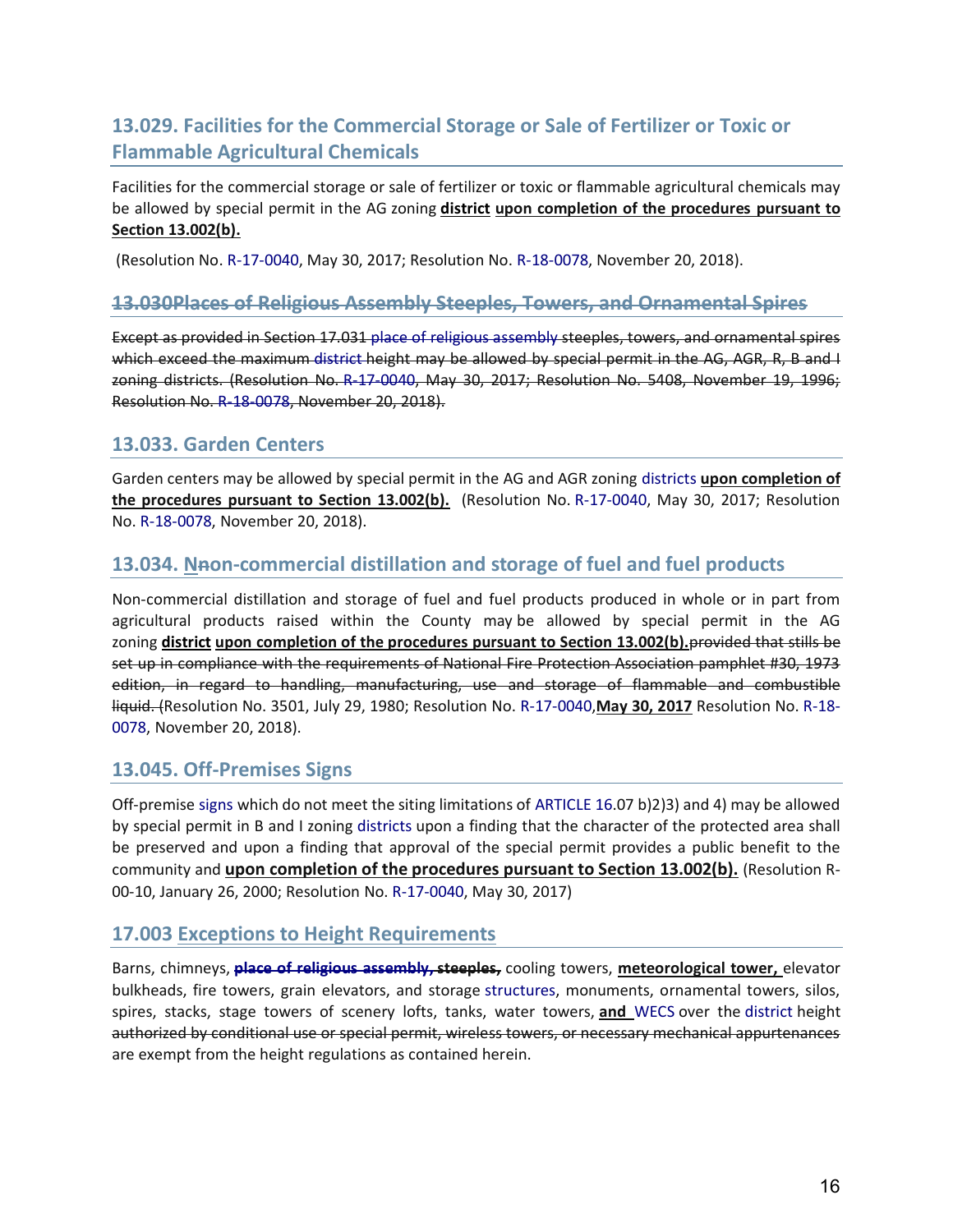SECS and WECS are permitted accessory uses associated with a primary use on the premises in all zoning districts provided they are in conformance with the provisions of Article 17 and any other applicable regulations of this Resolution and have a rated capacity of twenty-five (25) kilowatts (kW) (ac) or less.

- a. SECS and WECS that are part of the main structure shall comply with the applicable district's height, front, side, and rear yard requirements of the main structure.
- b. SECS and WECS that are not part of the main structure shall comply with the height, front, side, and rear yard requirements applicable to accessory buildings as described in Section 17.005 of this Resolution.
- c. Accessory SECS and WECS located on top of a building are exempt from the height regulations as contained herein.

(Resolution No. 3744A, October 5, 1982; Resolution R-08-0090, Approved October 15, 2008; Resolution No. R-17-0040, May 30, 2017; Resolution No. R-20-0037, July 14, 2020)

## **17.023 More than one main use**

Where a lot or tract is used for farming or for a commercial or industrial purpose more than one (1) main **primary** building may be located upon the lot or tract, but only when such buildings conform to all open space requirements around the lot for the district in which the lot or tract is located. **A lot or tract in the AG District of twenty (20) acres or more may have one additional primary building or use but shall still be limited to one (1) single-family dwelling per lot or tract.**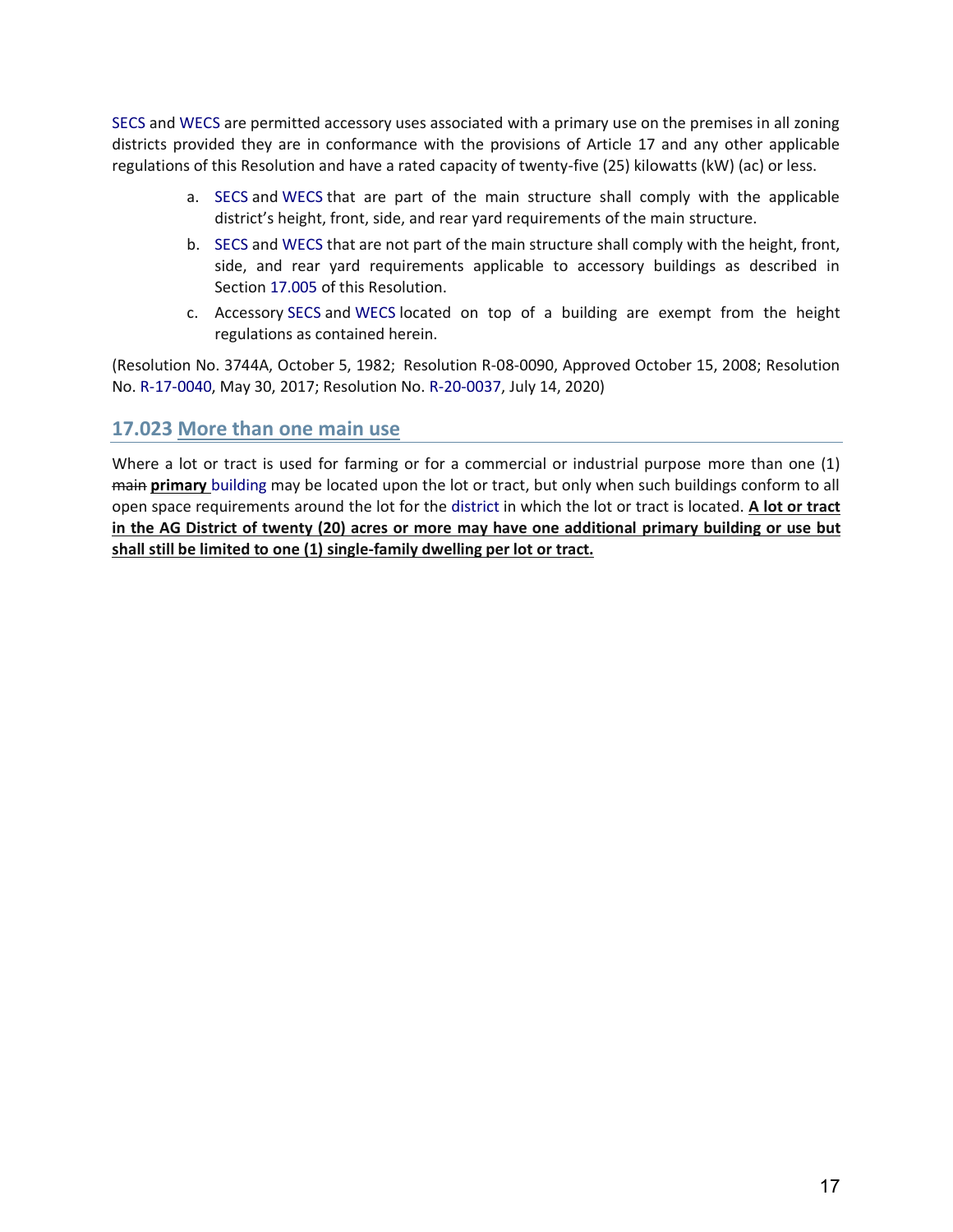# **TEXT AMENDMENT 21011**

#### **TEXT AMENDMENT 21011**

**TO AMEND ARTICLE 2 – DEFINITIONS; ARTICLE 4 - AG AGRICULTURAL; ARTICLE 5 – AGR AGRICULTURAL RESIDENTIAL; ARTICLE 6 – RESIDENTIAL; ARTICLE 7 – BUSINESS; ARTICLE 13 – SPECIAL PERMIT AND ARTICLE 17 – ADDITIONAL HEIGHT AND AREA REGULATIONS OF THE LANCASTER COUNTY ZONING REGULATIONS BY RESTRUCTURING ARTICLE 13 AND REFORMATTING THE ZONING CODE PUBLIC HEARING: February 16, 2022** 

Members present: Ball, Campbell, Corr, Cruz, Eddins, Edgerton, Joy, Rodenburg and Ryman Yost.

Staff Recommendation: Approval

There were no ex-parte communications disclosed.

There were no ex-parte communications disclosed relating to site visits.

#### **Staff Presentation**

**Tom Cajka, Planning Department, 555 S. 10<sup>th</sup> Street, Suite 213, Lincoln, NE** stated that this text amendment was requested by the Lancaster County Board of Commissioners. The board requesting Planning Department review Article 13 to add conditions to uses that had none listed. After review, some of the special permit articles are proposed to be changed, removed, or placed on hold. For those being removed, SP healthcare non-residential are being removed and they haven't been used since adoption in 1979. The next is cemeteries are currently special permit in R and I district and never used, and require more land and should be AG or AG-R. The next item is private recreational facilities and/or activities be removed from a special permit to special ag, items allowed to do on property without dwelling except for ag related on 20 acres or more, allows obstacle course, boat docks, etc. and accessory buildings. Riding stables/private stables are being removed, already in AG, by removing SP there were no longer allowing dwellings. Pet cemeteries being changed from permit to special use permit. Sale barn is being removed. No use for permit since 1979. Places of religious assembly, steeples or spires is being removed. You can already exceed the height in two other sections of the zoning code. Some of the other special permits where staff has added conditions are academies, private schools, clubs, healthcare facilities, dwellings for members of religious order, recreational facilities, and veterinary facilities. General conditions would address parking, site layout, number of clients, staff, floor area, setbacks, those types of issues. There are seven special permits in the code currently that are proposed to be placed on hold until conditions can be developed. Some of those are mobile home courts, campgrounds, industrial, facilities for storage of fertilizer, toxic flammable chemicals, garden centers and non-commercial storage of products. This doesn't prohibit someone from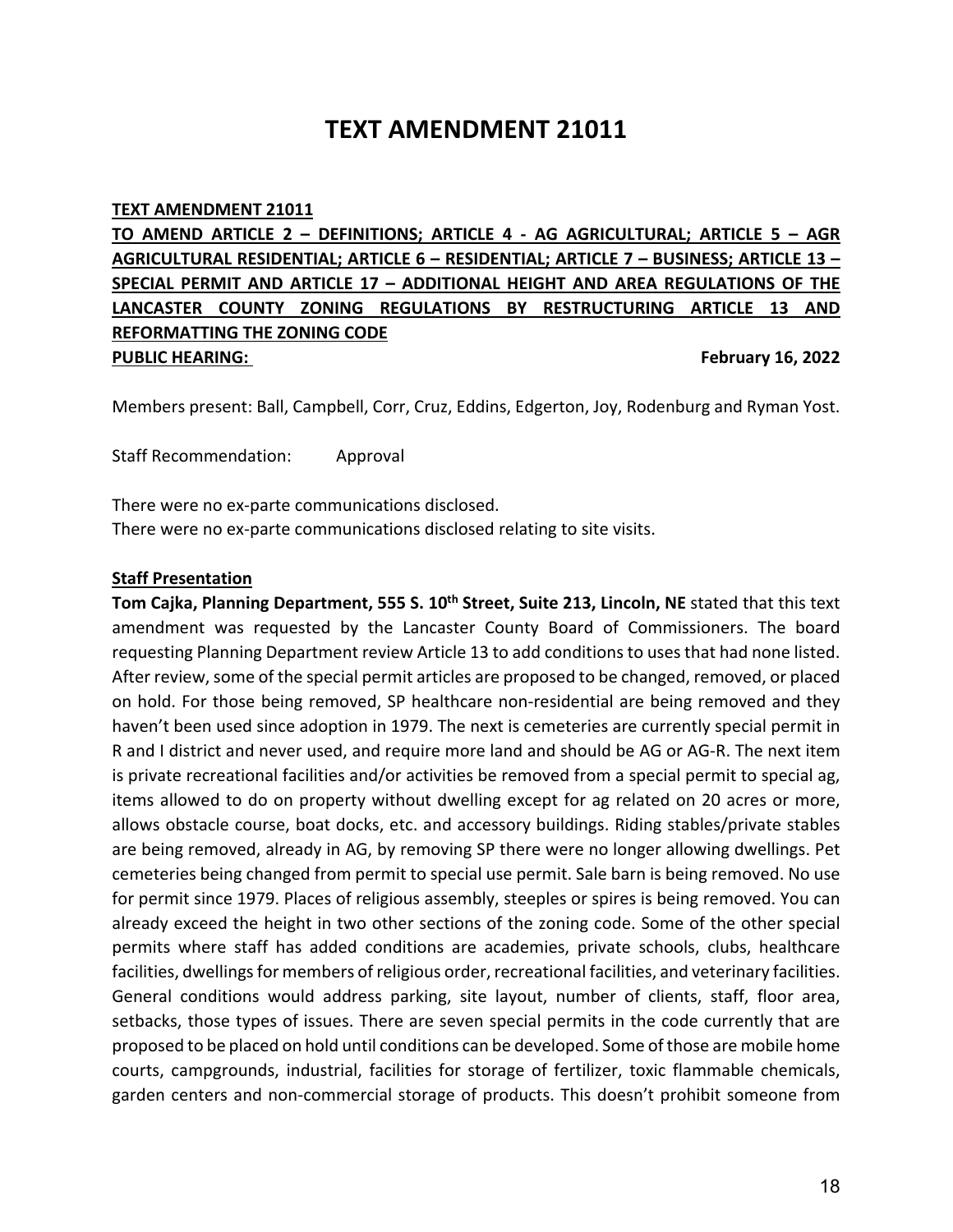applying for a special permit, but they would have to propose a text amendment to add conditions. Staff also added a new conditional use in the AG district for a meteorological tower. Typically, these are towers that are only up for three or four years at most and record climate data. One change in the R District was to move a mobile home from special permit to conditional permit. It is already a conditional permit in the AG and AGR District.

Special permits, 13.008, 13.002, 13.021, 13.023, 13.026, 13.027 all have added condition such as parking, number of student and staff, setback issues. Special Permits that are proposed to be placed on hold until condition can be established. In addition to Special Permit chapter being changed, added condition use on ag district towers.

Corr wanted an example of a club. Cajka believes it would be perhaps a VFW. Corr noticed for those items which added conditions, all had some type of parking addressed except for veterinary facilities. Cajka believes since it must be on ten acres, he doesn't think that would be an issue. Corr wanted to know about sales barns and auctions. Is there a limit to how many auctions can be held in a year? Cajka is not aware of a limit. He doesn't know where the line is drawn between occasional auctions and a business. Corr noted for private recreational activities, she is curious that it talks about accessory buildings with heating but doesn't qualify as a dwelling unit. Cajka believes you must have a full kitchen to be a dwelling unit. Corr noticed two typographical errors. In Section 13.201, healthcare facilities, letter B, the last sentence before option 1. She asked if it should be four individuals, family, and family member? Cajka believes so. Staff will look into that. Corr also noted Section 13.027, veterinary facilities, letter B, maximum building size allowed up to 20,000 square feet. Cajka will check on that as well.

Campbell asked about the health care residence. He wondered if it could be so a family could live there and take care of residents. That is the way he interprets it. Cajka believes it is the option of a family as caretaker who didn't necessarily have to be 60 or older.

Cary stated that this discussion wasn't part of formal action. Staff will take it under advisement will review and hold off on discussion. Staff will present another application for amendment if needed.

Joy asked about those items that wouldn't be allowed anymore such as riding stables and a minimum of 20 acres. Cajka noted that you wouldn't be allowed to do it as a commercial business. You could do it for personal use. Joy wondered if current businesses would be grandfathered in. Cajka responded yes. They would be grandfathered in as a non-conforming use. Joy wondered about the concept of modifying it for a veterinary facility such as the one by Fallbrook. Would these also be non-conforming? Cajka replied yes. They would still be allowed to operate as nonconforming. This is about new applicants going forward.